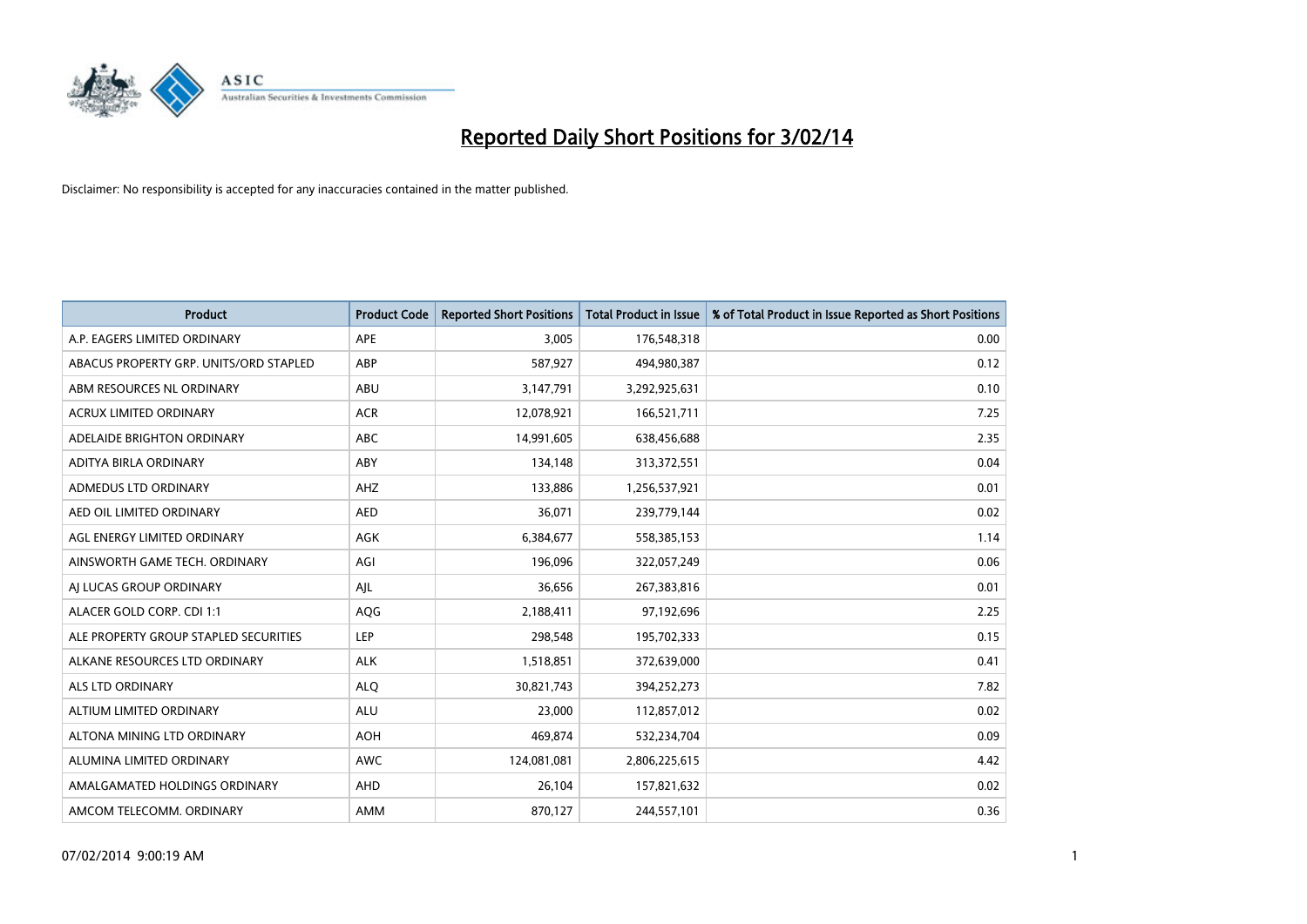

| <b>Product</b>                            | <b>Product Code</b> | <b>Reported Short Positions</b> | <b>Total Product in Issue</b> | % of Total Product in Issue Reported as Short Positions |
|-------------------------------------------|---------------------|---------------------------------|-------------------------------|---------------------------------------------------------|
| AMCOR LIMITED ORDINARY                    | <b>AMC</b>          | 5,978,225                       | 1,206,684,923                 | 0.50                                                    |
| AMP LIMITED ORDINARY                      | AMP                 | 34,948,758                      | 2,957,737,964                 | 1.18                                                    |
| ANSELL LIMITED ORDINARY                   | <b>ANN</b>          | 3,081,990                       | 152,762,142                   | 2.02                                                    |
| ANTARES ENERGY LTD ORDINARY               | <b>AZZ</b>          | 150,996                         | 255,000,000                   | 0.06                                                    |
| ANZ BANKING GRP LTD ORDINARY              | ANZ                 | 5,338,428                       | 2,744,102,108                 | 0.19                                                    |
| APA GROUP STAPLED SECURITIES              | <b>APA</b>          | 20,321,472                      | 835,750,807                   | 2.43                                                    |
| APN NEWS & MEDIA ORDINARY                 | <b>APN</b>          | 16,468,660                      | 661,526,586                   | 2.49                                                    |
| AQUARIUS PLATINUM. ORDINARY               | <b>AOP</b>          | 6,036,510                       | 487,782,536                   | 1.24                                                    |
| AQUILA RESOURCES ORDINARY                 | <b>AQA</b>          | 13,531,522                      | 411,804,442                   | 3.29                                                    |
| ARAFURA RESOURCE LTD ORDINARY             | ARU                 | 46,367                          | 441,270,644                   | 0.01                                                    |
| ARB CORPORATION ORDINARY                  | ARP                 | 1,696,760                       | 72,481,302                    | 2.34                                                    |
| ARDENT LEISURE GROUP STAPLED SECURITIES   | AAD                 | 2,269,098                       | 405,055,708                   | 0.56                                                    |
| ARENA REIT. ORDINARY UNITS                | ARF                 | 24,091                          | 211,495,653                   | 0.01                                                    |
| ARISTOCRAT LEISURE ORDINARY               | ALL                 | 7,858,394                       | 551,418,047                   | 1.43                                                    |
| ARRIUM LTD ORDINARY                       | ARI                 | 22,270,687                      | 1,361,469,008                 | 1.64                                                    |
| ASCIANO LIMITED ORDINARY                  | <b>AIO</b>          | 6,007,533                       | 975,385,664                   | 0.62                                                    |
| ASG GROUP LIMITED ORDINARY                | ASZ                 | 858,154                         | 206,720,839                   | 0.42                                                    |
| ASPEN GROUP ORD/UNITS STAPLED             | <b>APZ</b>          | 70,660                          | 119,946,366                   | 0.06                                                    |
| ASTRO JAP PROP GROUP STAPLED US PROHIBIT. | AJA                 | 12,755                          | 67,211,752                    | 0.02                                                    |
| ASX LIMITED ORDINARY                      | ASX                 | 3,191,424                       | 193,595,162                   | 1.65                                                    |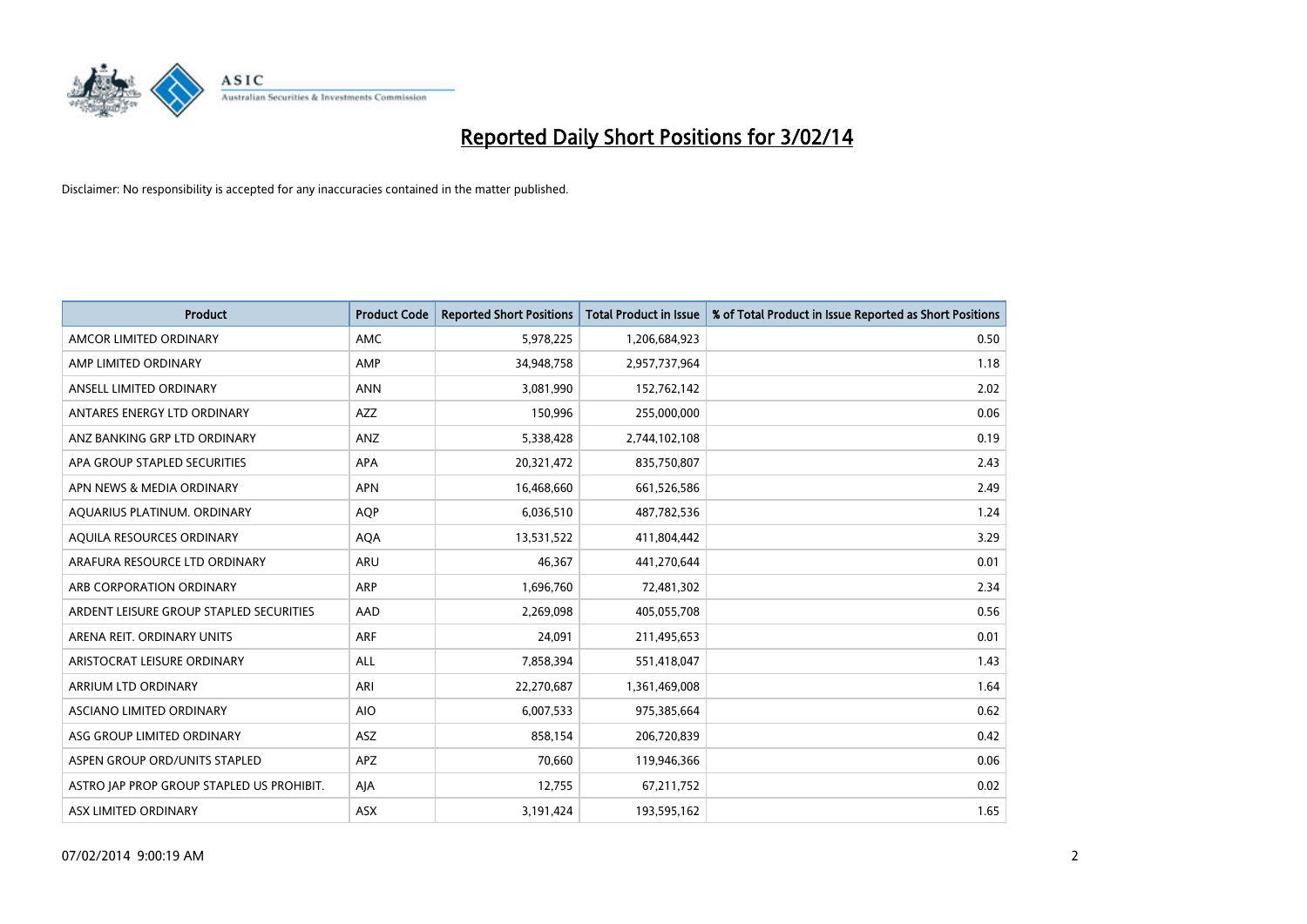

| <b>Product</b>                       | <b>Product Code</b> | <b>Reported Short Positions</b> | <b>Total Product in Issue</b> | % of Total Product in Issue Reported as Short Positions |
|--------------------------------------|---------------------|---------------------------------|-------------------------------|---------------------------------------------------------|
| ATLAS IRON LIMITED ORDINARY          | <b>AGO</b>          | 73,133,788                      | 915,496,158                   | 7.99                                                    |
| ATRUM COAL NL ORDINARY               | <b>ATU</b>          | 1,431                           | 76,205,842                    | 0.00                                                    |
| AUCKLAND INTERNATION ORDINARY        | AIA                 | 747                             | 1,322,564,489                 | 0.00                                                    |
| AURIZON HOLDINGS LTD ORDINARY        | AZJ                 | 15,608,369                      | 2,137,284,503                 | 0.73                                                    |
| <b>AURORA OIL &amp; GAS ORDINARY</b> | <b>AUT</b>          | 7,394,453                       | 448,785,778                   | 1.65                                                    |
| AUSDRILL LIMITED ORDINARY            | ASL                 | 23,273,389                      | 312,277,224                   | 7.45                                                    |
| AUSENCO LIMITED ORDINARY             | AAX                 | 1,469,873                       | 168,449,799                   | 0.87                                                    |
| AUSTAL LIMITED ORDINARY              | ASB                 | 478,774                         | 346,379,377                   | 0.14                                                    |
| AUSTBROKERS HOLDINGS ORDINARY        | <b>AUB</b>          | 655                             | 59,642,171                    | 0.00                                                    |
| AUSTIN ENGINEERING ORDINARY          | ANG                 | 400,965                         | 82,539,403                    | 0.49                                                    |
| AUSTRALAND PROPERTY STAPLED SECURITY | <b>ALZ</b>          | 2,690,576                       | 578,324,670                   | 0.47                                                    |
| AUSTRALIAN AGRICULT, ORDINARY        | AAC                 | 4,069,032                       | 532,294,404                   | 0.76                                                    |
| AUSTRALIAN FOUNDAT, ORDINARY         | AFI                 | 1,160                           | 1,042,757,713                 | 0.00                                                    |
| AUSTRALIAN INFR LTD ORDINARY         | <b>AIX</b>          | 23,608                          | 620,733,944                   | 0.00                                                    |
| AUSTRALIAN PHARM, ORDINARY           | API                 | 9,866,763                       | 488,115,883                   | 2.02                                                    |
| AUTOMOTIVE HOLDINGS ORDINARY         | AHE                 | 585,338                         | 260,579,682                   | 0.22                                                    |
| AVEO GROUP STAPLED SECURITIES        | AOG                 | 11,143,992                      | 500,111,460                   | 2.23                                                    |
| AVIENNINGS LIMITED ORDINARY          | <b>AVJ</b>          | 69,999                          | 384,423,851                   | 0.02                                                    |
| AWE LIMITED ORDINARY                 | AWE                 | 1,291,543                       | 522,696,385                   | 0.25                                                    |
| AZONTO PET LTD ORDINARY              | APY                 | 41                              | 1,155,765,100                 | 0.00                                                    |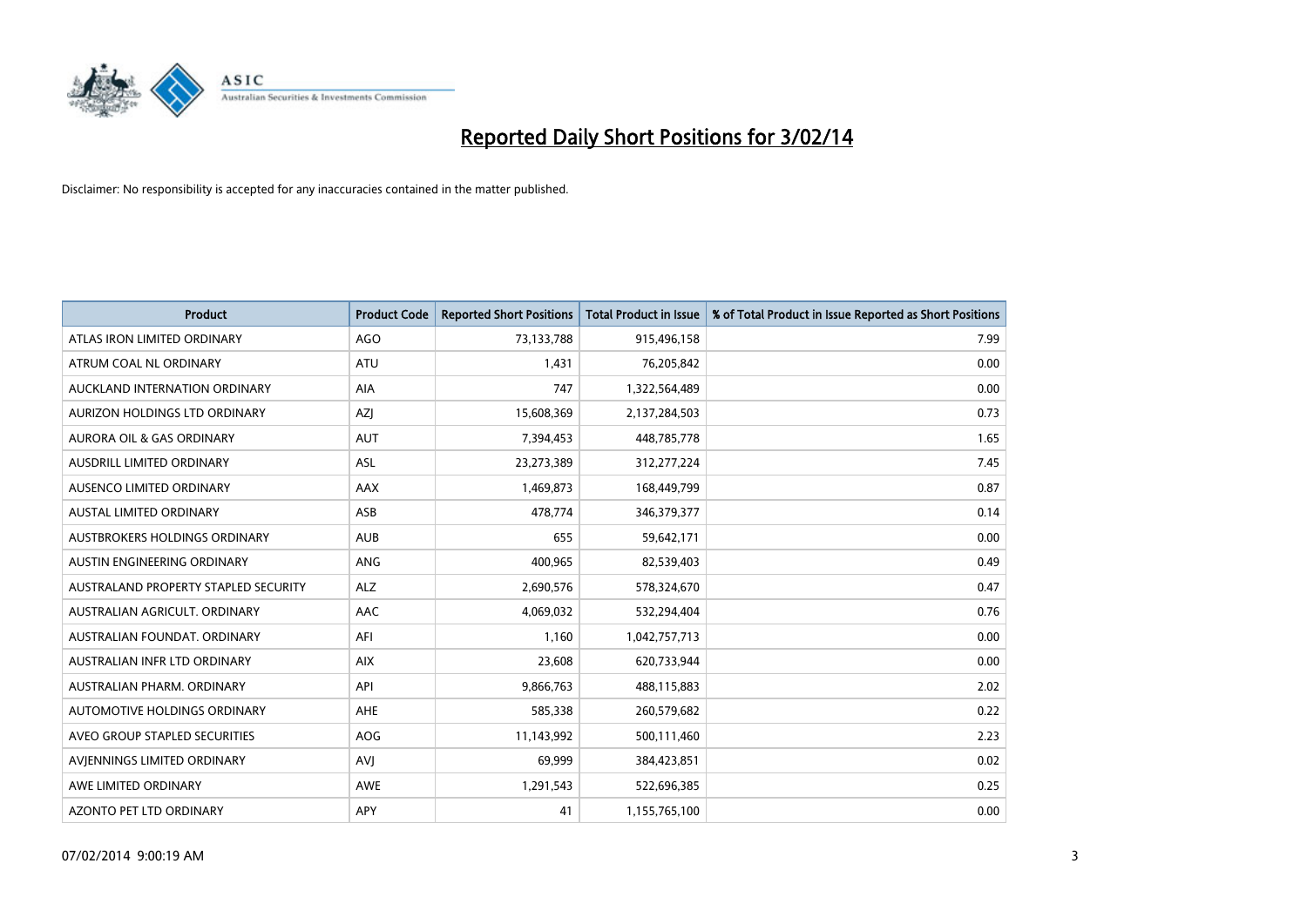

| <b>Product</b>                         | <b>Product Code</b> | <b>Reported Short Positions</b> | <b>Total Product in Issue</b> | % of Total Product in Issue Reported as Short Positions |
|----------------------------------------|---------------------|---------------------------------|-------------------------------|---------------------------------------------------------|
| <b>BANDANNA ENERGY ORDINARY</b>        | <b>BND</b>          | 21,890,256                      | 528,481,199                   | 4.14                                                    |
| BANK OF QUEENSLAND. ORDINARY           | <b>BOQ</b>          | 3,530,697                       | 322,566,581                   | 1.09                                                    |
| <b>BANNERMAN RESOURCES ORDINARY</b>    | <b>BMN</b>          | 441,358                         | 322,885,298                   | 0.14                                                    |
| <b>BASE RES LIMITED ORDINARY</b>       | <b>BSE</b>          | 6,789,998                       | 561,840,029                   | 1.21                                                    |
| BATHURST RES LTD. ORDINARY             | <b>BRL</b>          | 19,170,594                      | 821,457,725                   | 2.33                                                    |
| <b>BC IRON LIMITED ORDINARY</b>        | <b>BCI</b>          | 341,623                         | 123,928,630                   | 0.28                                                    |
| BEACH ENERGY LIMITED ORDINARY          | <b>BPT</b>          | 18,636,986                      | 1,278,348,742                 | 1.46                                                    |
| BEADELL RESOURCE LTD ORDINARY          | <b>BDR</b>          | 34,822,049                      | 790,727,280                   | 4.40                                                    |
| <b>BEGA CHEESE LTD ORDINARY</b>        | <b>BGA</b>          | 222,690                         | 152,245,802                   | 0.15                                                    |
| BENDIGO AND ADELAIDE ORDINARY          | <b>BEN</b>          | 11,554,880                      | 409,994,759                   | 2.82                                                    |
| BENTHAM IMF LTD ORDINARY               | <b>IMF</b>          | 3,297,105                       | 164,380,143                   | 2.01                                                    |
| BERKELEY RESOURCES ORDINARY            | <b>BKY</b>          | 51,944                          | 180,361,323                   | 0.03                                                    |
| BETASHARES ASX RES ETF UNITS           | <b>ORE</b>          | 809.000                         | 3,020,814                     | 26.78                                                   |
| BETASHARESCASHETF ETF UNITS            | AAA                 | 28.000                          | 5,870,000                     | 0.48                                                    |
| <b>BHP BILLITON LIMITED ORDINARY</b>   | <b>BHP</b>          | 6,196,006                       | 3,211,691,105                 | 0.19                                                    |
| <b>BILLABONG ORDINARY</b>              | <b>BBG</b>          | 11,802,253                      | 480,730,006                   | 2.46                                                    |
| <b>BLACKMORES LIMITED ORDINARY</b>     | <b>BKL</b>          | 13,990                          | 17,046,024                    | 0.08                                                    |
| BLACKTHORN RESOURCES ORD US PROHIBITED | <b>BTR</b>          | 648,711                         | 164,285,950                   | 0.39                                                    |
| <b>BLUESCOPE STEEL LTD ORDINARY</b>    | <b>BSL</b>          | 5,051,960                       | 558,733,728                   | 0.90                                                    |
| <b>BOART LONGYEAR ORDINARY</b>         | <b>BLY</b>          | 31,793,851                      | 461,163,412                   | 6.89                                                    |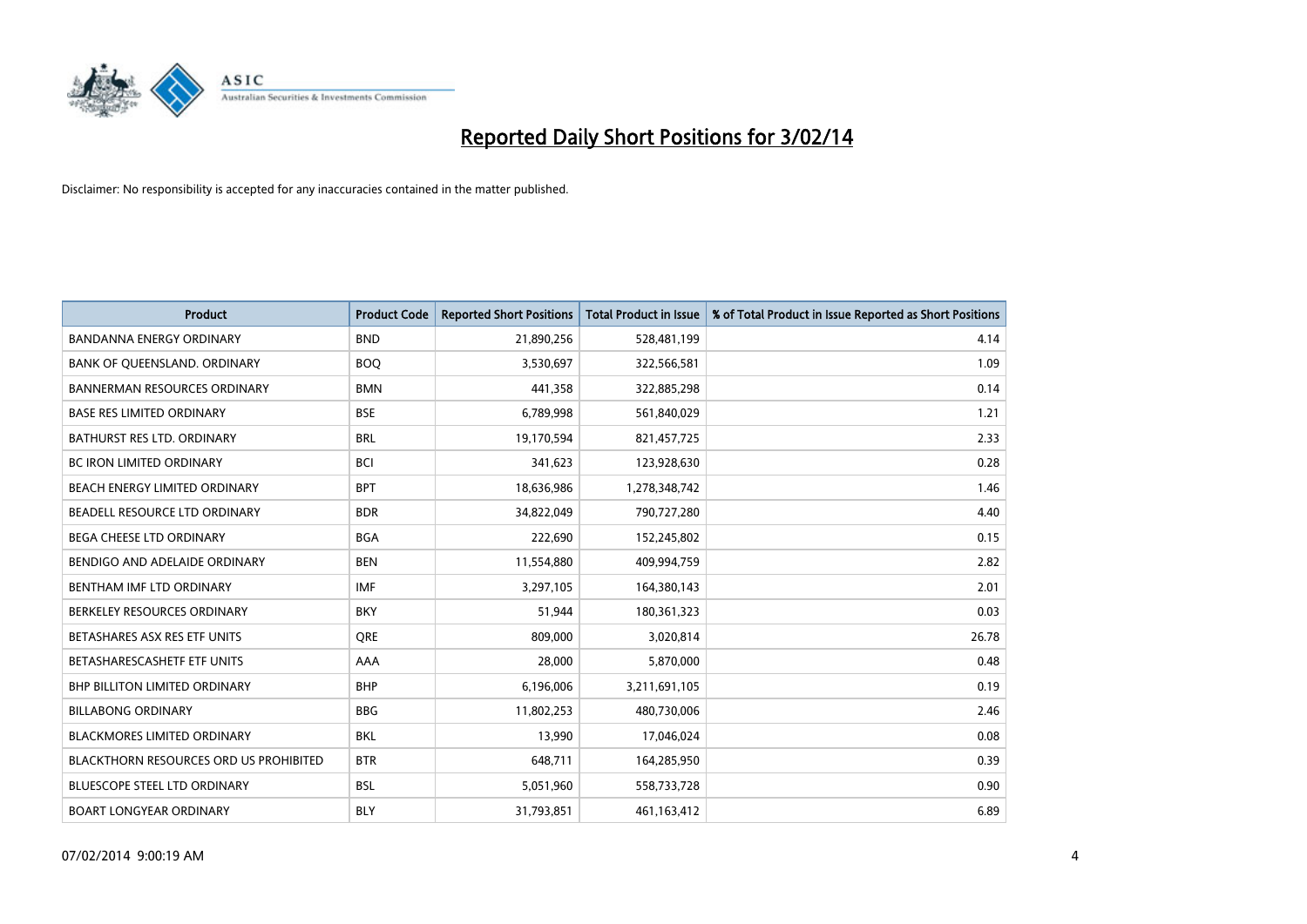

| <b>Product</b>                     | <b>Product Code</b> | <b>Reported Short Positions</b> | <b>Total Product in Issue</b> | % of Total Product in Issue Reported as Short Positions |
|------------------------------------|---------------------|---------------------------------|-------------------------------|---------------------------------------------------------|
| <b>BOOM LOGISTICS ORDINARY</b>     | <b>BOL</b>          | 249,999                         | 474,868,764                   | 0.05                                                    |
| BORAL LIMITED. ORDINARY            | <b>BLD</b>          | 41,951,354                      | 778,739,826                   | 5.39                                                    |
| <b>BRADKEN LIMITED ORDINARY</b>    | <b>BKN</b>          | 18,014,761                      | 169,240,662                   | 10.64                                                   |
| <b>BRAMBLES LIMITED ORDINARY</b>   | <b>BXB</b>          | 1,747,787                       | 1,561,860,469                 | 0.11                                                    |
| <b>BREVILLE GROUP LTD ORDINARY</b> | <b>BRG</b>          | 3,043,647                       | 130,095,322                   | 2.34                                                    |
| <b>BRICKWORKS LIMITED ORDINARY</b> | <b>BKW</b>          | 95,477                          | 148,038,996                   | 0.06                                                    |
| BT INVESTMENT MNGMNT ORDINARY      | <b>BTT</b>          | 142,208                         | 282,727,073                   | 0.05                                                    |
| <b>BURU ENERGY ORDINARY</b>        | <b>BRU</b>          | 14,570,328                      | 298,505,530                   | 4.88                                                    |
| <b>BWP TRUST ORDINARY UNITS</b>    | <b>BWP</b>          | 3,684,470                       | 627,165,919                   | 0.59                                                    |
| CABCHARGE AUSTRALIA ORDINARY       | CAB                 | 13,888,106                      | 120,430,683                   | 11.53                                                   |
| CALTEX AUSTRALIA ORDINARY          | <b>CTX</b>          | 1,916,246                       | 270,000,000                   | 0.71                                                    |
| CAPE LAMBERT RES LTD ORDINARY      | <b>CFE</b>          | 19,764                          | 667,938,887                   | 0.00                                                    |
| CARDNO LIMITED ORDINARY            | CDD                 | 7,603,949                       | 146,179,250                   | 5.20                                                    |
| <b>CARINDALE PROPERTY UNIT</b>     | <b>CDP</b>          | 99,943                          | 70,000,000                    | 0.14                                                    |
| CARNARVON PETROLEUM ORDINARY       | <b>CVN</b>          | 12,220                          | 986,565,952                   | 0.00                                                    |
| CARSALES.COM LTD ORDINARY          | <b>CRZ</b>          | 6,190,317                       | 237,773,965                   | 2.60                                                    |
| CASH CONVERTERS ORDINARY           | <b>CCV</b>          | 7,858,997                       | 426,302,767                   | 1.84                                                    |
| CEDAR WOODS PROP. ORDINARY         | <b>CWP</b>          | 64,317                          | 73,732,683                    | 0.09                                                    |
| CENTRAL PETROLEUM ORDINARY         | <b>CTP</b>          | 427,700                         | 309,219,473                   | 0.14                                                    |
| CERAMIC FUEL CELLS ORDINARY        | <b>CFU</b>          | 390                             | 1,751,724,324                 | 0.00                                                    |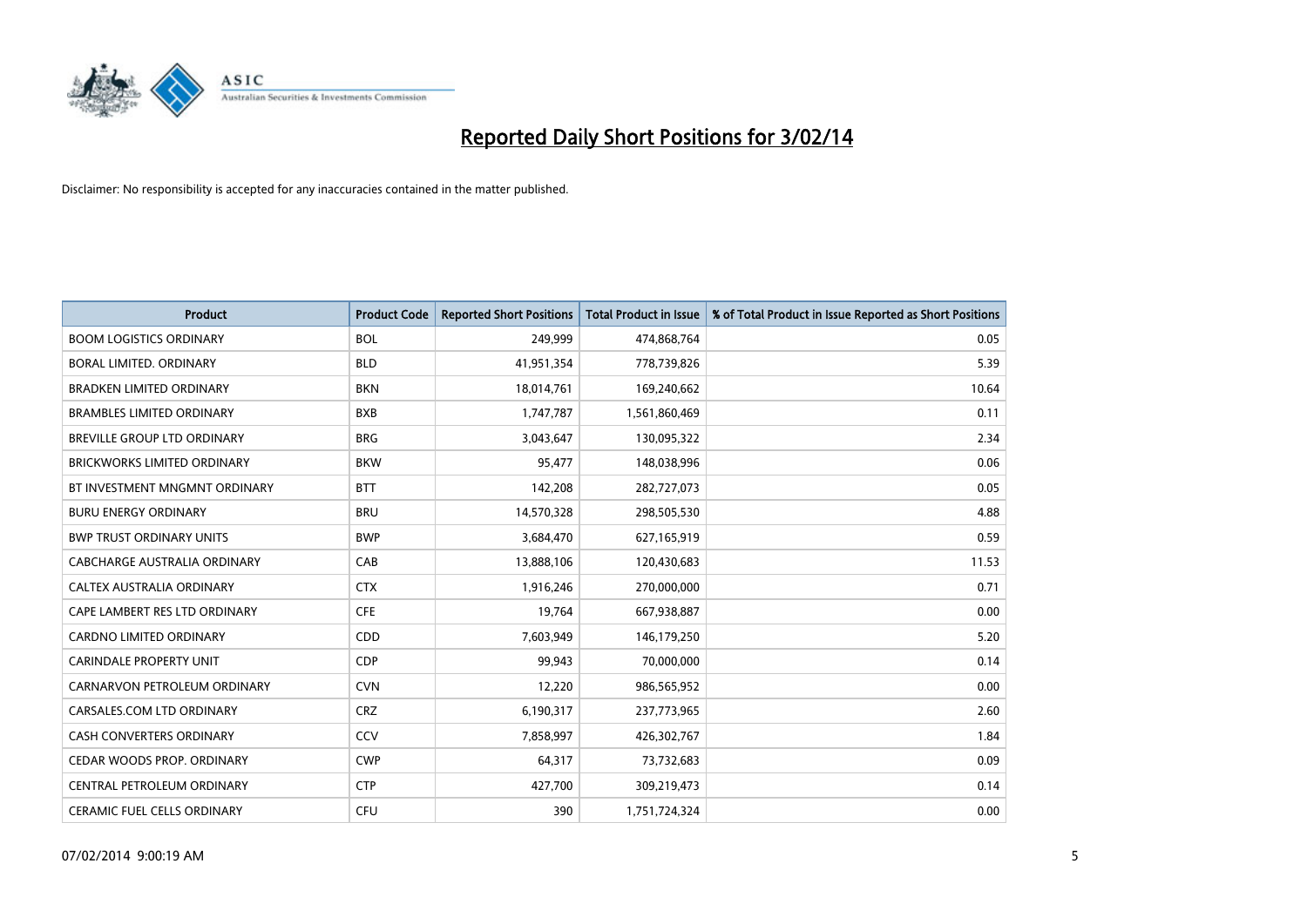

| <b>Product</b>                          | <b>Product Code</b> | <b>Reported Short Positions</b> | <b>Total Product in Issue</b> | % of Total Product in Issue Reported as Short Positions |
|-----------------------------------------|---------------------|---------------------------------|-------------------------------|---------------------------------------------------------|
| CFS RETAIL TRUST GRP STAPLED SECURITIES | <b>CFX</b>          | 58,078,361                      | 3,009,638,042                 | 1.93                                                    |
| CHALLENGER DIV.PRO. STAPLED UNITS       | <b>CDI</b>          | 237,732                         | 214,101,013                   | 0.11                                                    |
| <b>CHALLENGER LIMITED ORDINARY</b>      | <b>CGF</b>          | 740,258                         | 530,862,585                   | 0.14                                                    |
| CHARTER HALL GROUP STAPLED US PROHIBIT. | <b>CHC</b>          | 340,977                         | 309,358,198                   | 0.11                                                    |
| <b>CHARTER HALL RETAIL UNITS</b>        | <b>COR</b>          | 10,080,118                      | 362,896,512                   | 2.78                                                    |
| <b>CHORUS LIMITED ORDINARY</b>          | CNU                 | 279,759                         | 396,369,767                   | 0.07                                                    |
| CITIGOLD CORP LTD ORDINARY              | <b>CTO</b>          | 153,427                         | 1,495,764,906                 | 0.01                                                    |
| COAL OF AFRICA LTD ORDINARY             | <b>CZA</b>          | 426                             | 1,048,368,613                 | 0.00                                                    |
| <b>COALSPUR MINES LTD ORDINARY</b>      | <b>CPL</b>          | 7,227,419                       | 641,394,435                   | 1.13                                                    |
| <b>COBAR CONSOLIDATED ORDINARY</b>      | CCU                 | 100,000                         | 329,646,728                   | 0.03                                                    |
| COCA-COLA AMATIL ORDINARY               | <b>CCL</b>          | 16,425,655                      | 763,590,249                   | 2.15                                                    |
| <b>COCHLEAR LIMITED ORDINARY</b>        | <b>COH</b>          | 8,637,984                       | 57,062,020                    | 15.14                                                   |
| COCKATOO COAL ORDINARY                  | <b>COK</b>          | 167,987                         | 4,458,357,900                 | 0.00                                                    |
| <b>CODAN LIMITED ORDINARY</b>           | <b>CDA</b>          | 431,330                         | 176,969,924                   | 0.24                                                    |
| <b>COFFEY INTERNATIONAL ORDINARY</b>    | COF                 | 18,921                          | 255,833,165                   | 0.01                                                    |
| <b>COKAL LTD ORDINARY</b>               | <b>CKA</b>          | 13,650                          | 471,103,926                   | 0.00                                                    |
| <b>COLLECTION HOUSE ORDINARY</b>        | <b>CLH</b>          | 1,522,489                       | 128,969,148                   | 1.18                                                    |
| COMMONWEALTH BANK, ORDINARY             | <b>CBA</b>          | 11,028,301                      | 1,611,928,836                 | 0.68                                                    |
| <b>COMMONWEALTH PROP ORDINARY UNITS</b> | <b>CPA</b>          | 12,538,684                      | 2,347,003,413                 | 0.53                                                    |
| <b>COMPASS RESOURCES ORDINARY</b>       | <b>CMR</b>          | 7,472                           | 1,403,744,100                 | 0.00                                                    |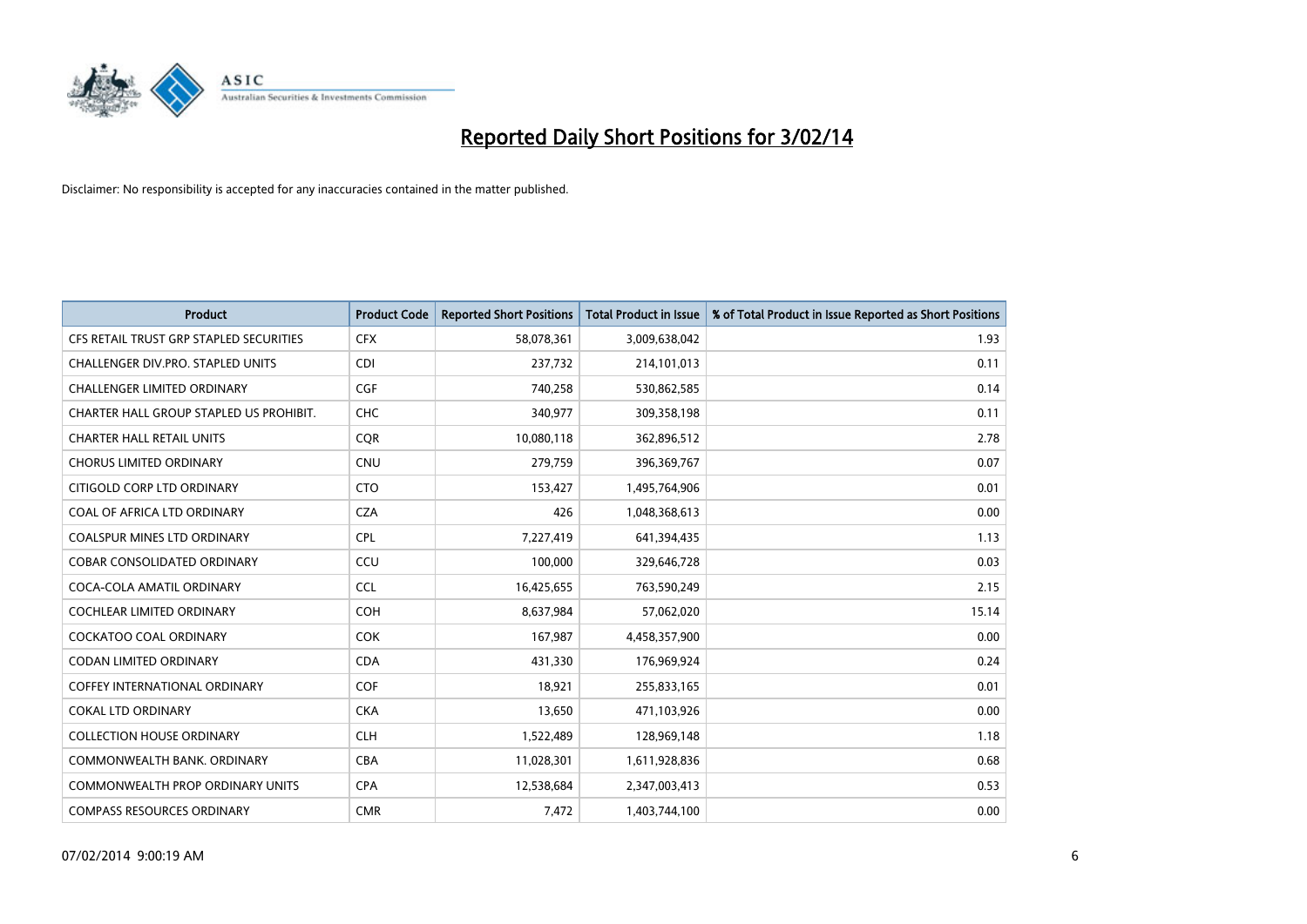

| <b>Product</b>                          | <b>Product Code</b> | <b>Reported Short Positions</b> | <b>Total Product in Issue</b> | % of Total Product in Issue Reported as Short Positions |
|-----------------------------------------|---------------------|---------------------------------|-------------------------------|---------------------------------------------------------|
| <b>COMPUTERSHARE LTD ORDINARY</b>       | <b>CPU</b>          | 11,300,808                      | 556,203,079                   | 2.03                                                    |
| <b>COOPER ENERGY LTD ORDINARY</b>       | <b>COE</b>          | 64,543                          | 329,235,509                   | 0.02                                                    |
| CORP TRAVEL LIMITED ORDINARY            | <b>CTD</b>          | 41,367                          | 89,840,762                    | 0.05                                                    |
| COVER-MORE GRP LTD ORDINARY             | <b>CVO</b>          | 733,000                         | 317,750,000                   | 0.23                                                    |
| <b>CREDIT CORP GROUP ORDINARY</b>       | <b>CCP</b>          | 114,154                         | 46,131,882                    | 0.25                                                    |
| <b>CROMWELL PROP STAPLED SECURITIES</b> | <b>CMW</b>          | 15,879,326                      | 1,721,483,143                 | 0.92                                                    |
| <b>CROWE HORWATH AUS ORDINARY</b>       | <b>CRH</b>          | 594,557                         | 273,005,429                   | 0.22                                                    |
| CROWN RESORTS LTD ORDINARY              | <b>CWN</b>          | 1,565,506                       | 728,394,185                   | 0.21                                                    |
| <b>CSG LIMITED ORDINARY</b>             | CSV                 | 20,729                          | 278,973,075                   | 0.01                                                    |
| <b>CSL LIMITED ORDINARY</b>             | <b>CSL</b>          | 1,449,377                       | 484,688,043                   | 0.30                                                    |
| <b>CSR LIMITED ORDINARY</b>             | <b>CSR</b>          | 19,892,244                      | 506,000,315                   | 3.93                                                    |
| <b>CUDECO LIMITED ORDINARY</b>          | <b>CDU</b>          | 7,925,917                       | 234,013,408                   | 3.39                                                    |
| DART ENERGY LTD ORDINARY                | <b>DTE</b>          | 4,690,881                       | 1,108,752,733                 | 0.42                                                    |
| DATA#3 LIMITED ORDINARY                 | <b>DTL</b>          | 758,234                         | 153,974,950                   | 0.49                                                    |
| DAVID JONES LIMITED ORDINARY            | <b>DJS</b>          | 35,085,404                      | 537,137,845                   | 6.53                                                    |
| DECMIL GROUP LIMITED ORDINARY           | <b>DCG</b>          | 2,495,940                       | 168,657,794                   | 1.48                                                    |
| DEEP YELLOW LIMITED ORDINARY            | <b>DYL</b>          | 10,002                          | 1,612,657,567                 | 0.00                                                    |
| DEVINE LIMITED ORDINARY                 | <b>DVN</b>          | 19,389                          | 158,730,556                   | 0.01                                                    |
| DEXUS PROPERTY GROUP STAPLED UNITS      | <b>DXS</b>          | 53,008,686                      | 4,628,228,426                 | 1.15                                                    |
| DICK SMITH HLDGS ORDINARY               | <b>DSH</b>          | 5,188,123                       | 236,511,364                   | 2.19                                                    |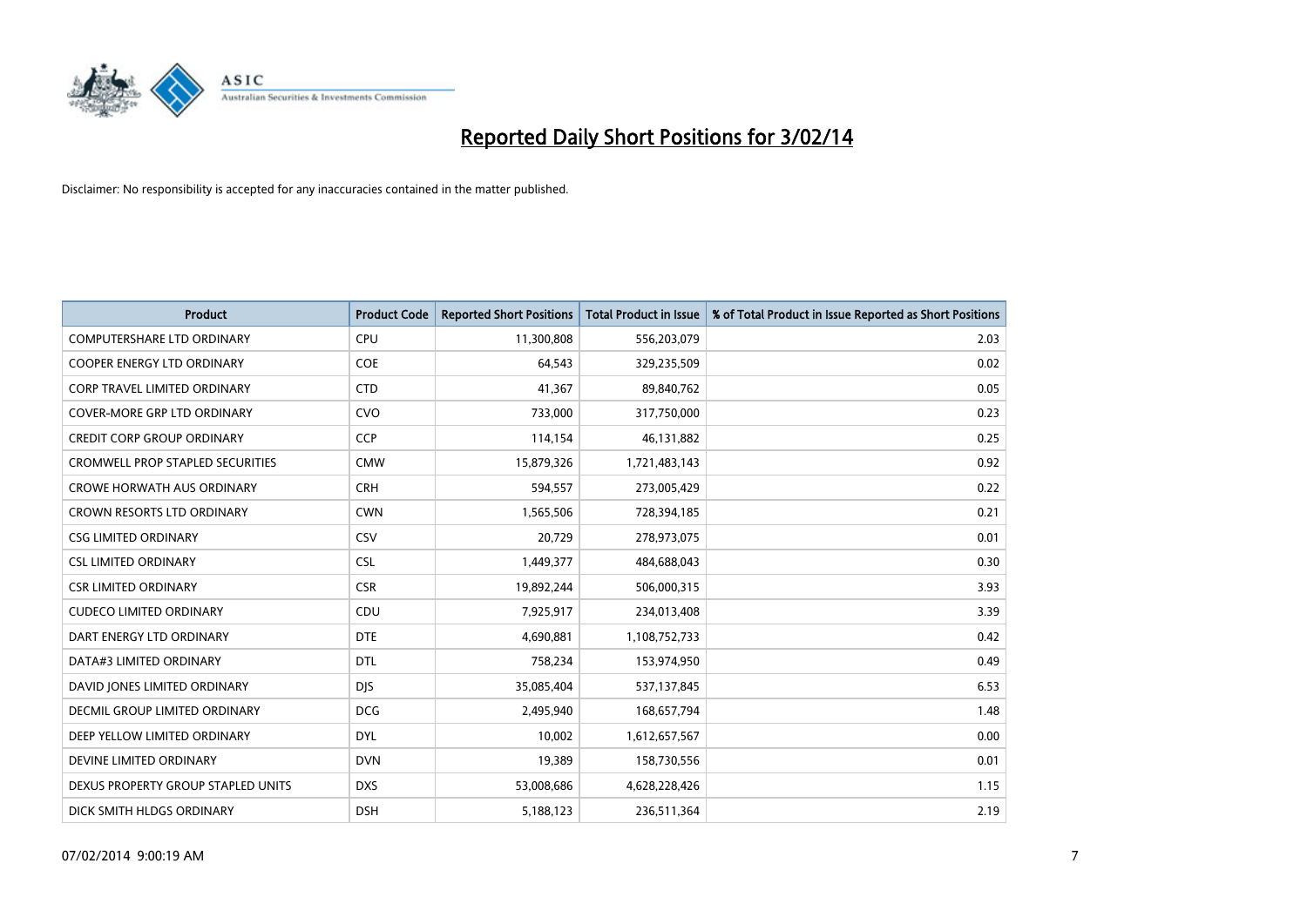

| <b>Product</b>                    | <b>Product Code</b> | <b>Reported Short Positions</b> | <b>Total Product in Issue</b> | % of Total Product in Issue Reported as Short Positions |
|-----------------------------------|---------------------|---------------------------------|-------------------------------|---------------------------------------------------------|
| DISCOVERY METALS LTD ORDINARY     | <b>DML</b>          | 5,871,601                       | 560,034,418                   | 1.05                                                    |
| DOMINO PIZZA ENTERPR ORDINARY     | <b>DMP</b>          | 1,695,978                       | 85,915,713                    | 1.97                                                    |
| DONACO INTERNATIONAL ORDINARY     | <b>DNA</b>          | 71,874                          | 401,051,771                   | 0.02                                                    |
| DORAY MINERALS LTD ORDINARY       | <b>DRM</b>          | 10,000                          | 141,891,768                   | 0.01                                                    |
| DOWNER EDI LIMITED ORDINARY       | <b>DOW</b>          | 15,322,496                      | 434,734,970                   | 3.52                                                    |
| DRAGON MINING LTD ORDINARY        | <b>DRA</b>          | 50,000                          | 88,840,613                    | 0.06                                                    |
| DRILLSEARCH ENERGY ORDINARY       | <b>DLS</b>          | 10,929,968                      | 432,965,895                   | 2.52                                                    |
| DUET GROUP STAPLED US PROHIBIT.   | <b>DUE</b>          | 10,990,437                      | 1,286,215,139                 | 0.85                                                    |
| DULUXGROUP LIMITED ORDINARY       | <b>DLX</b>          | 398,996                         | 381,093,950                   | 0.10                                                    |
| <b>DWS LTD ORDINARY</b>           | <b>DWS</b>          | 585,794                         | 132,362,763                   | 0.44                                                    |
| ECHO ENTERTAINMENT ORDINARY       | <b>EGP</b>          | 15,584,295                      | 825,672,730                   | 1.89                                                    |
| ELDERS LIMITED ORDINARY           | <b>ELD</b>          | 19,697,945                      | 455,013,329                   | 4.33                                                    |
| ELEMENTAL MINERALS ORDINARY       | <b>ELM</b>          | 176,299                         | 303,263,391                   | 0.06                                                    |
| <b>EMECO HOLDINGS ORDINARY</b>    | <b>EHL</b>          | 9,906,785                       | 599,675,707                   | 1.65                                                    |
| <b>ENDEAVOUR MIN CORP CDI 1:1</b> | <b>EVR</b>          | 140,572                         | 82,053,013                    | 0.17                                                    |
| ENERGY RESOURCES ORDINARY 'A'     | ERA                 | 11,336,121                      | 517,725,062                   | 2.19                                                    |
| ENERGY WORLD CORPOR. ORDINARY     | <b>EWC</b>          | 58,181,027                      | 1,734,166,672                 | 3.35                                                    |
| <b>ENVESTRA LIMITED ORDINARY</b>  | <b>ENV</b>          | 2,134,119                       | 1,796,808,474                 | 0.12                                                    |
| EQUATORIAL RES LTD ORDINARY       | EQX                 | 20,457                          | 122,185,353                   | 0.02                                                    |
| ERM POWER LIMITED ORDINARY        | <b>EPW</b>          | 403,509                         | 238,714,606                   | 0.17                                                    |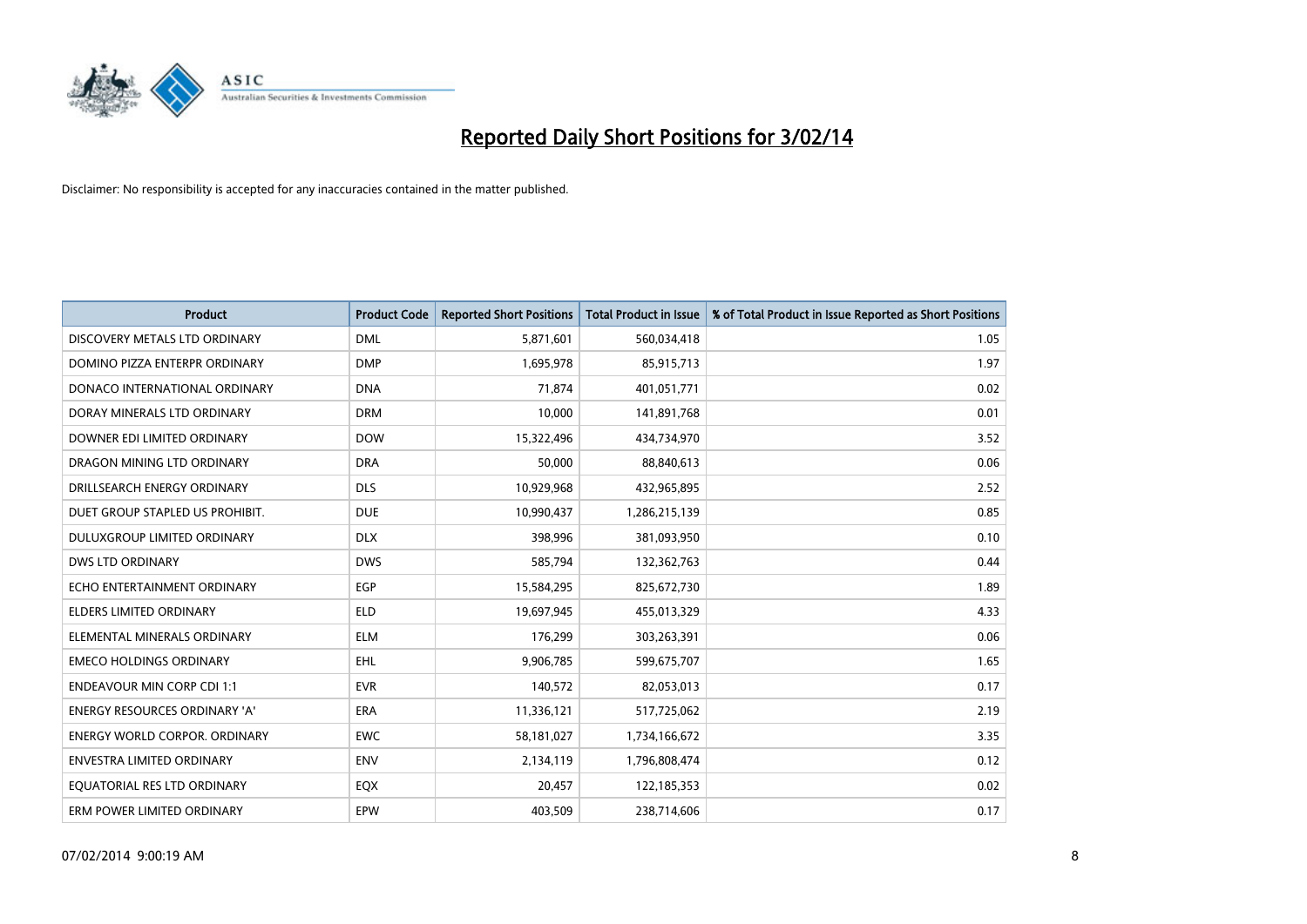

| <b>Product</b>                         | <b>Product Code</b> | <b>Reported Short Positions</b> | <b>Total Product in Issue</b> | % of Total Product in Issue Reported as Short Positions |
|----------------------------------------|---------------------|---------------------------------|-------------------------------|---------------------------------------------------------|
| ESERVGLOBAL LIMITED ORDINARY           | ESV                 | 5,535,100                       | 253,545,997                   | 2.18                                                    |
| ETHANE PIPELINE STAPLED SECURITIES     | <b>EPX</b>          | 8,925                           | 69,302,275                    | 0.01                                                    |
| EVOLUTION MINING LTD ORDINARY          | <b>EVN</b>          | 22,480,352                      | 708,652,367                   | 3.17                                                    |
| FAIRFAX MEDIA LTD ORDINARY             | <b>FXI</b>          | 251,418,784                     | 2,351,955,725                 | 10.69                                                   |
| <b>FANTASTIC HOLDINGS ORDINARY</b>     | <b>FAN</b>          | 21,043                          | 103,068,398                   | 0.02                                                    |
| FAR LTD ORDINARY                       | FAR                 | 24,225,783                      | 2,499,846,742                 | 0.97                                                    |
| FEDERATION CNTRES ORD/UNIT STAPLED SEC | <b>FDC</b>          | 5,500,445                       | 1,427,641,565                 | 0.39                                                    |
| FISHER & PAYKEL H. ORDINARY            | <b>FPH</b>          | 1,752,449                       | 550,765,491                   | 0.32                                                    |
| FLEETWOOD CORP ORDINARY                | <b>FWD</b>          | 2,195,674                       | 60,522,619                    | 3.63                                                    |
| FLETCHER BUILDING ORDINARY             | <b>FBU</b>          | 1,252,686                       | 687,854,788                   | 0.18                                                    |
| FLEXIGROUP LIMITED ORDINARY            | <b>FXL</b>          | 798,046                         | 304,096,060                   | 0.26                                                    |
| FLIGHT CENTRE TRAVEL ORDINARY          | <b>FLT</b>          | 4,639,902                       | 100,537,929                   | 4.62                                                    |
| FLINDERS MINES LTD ORDINARY            | <b>FMS</b>          | 4,214,484                       | 1,826,716,748                 | 0.23                                                    |
| <b>FOCUS MINERALS LTD ORDINARY</b>     | <b>FML</b>          | 10,190,806                      | 9,137,375,877                 | 0.11                                                    |
| FONTERRA SHARE FUND ORDINARY UNITS     | <b>FSF</b>          | 14,060                          | 106,735,056                   | 0.01                                                    |
| FORGE GROUP LIMITED ORDINARY           | FGE                 | 4,241,640                       | 86,169,014                    | 4.92                                                    |
| FORTESCUE METALS GRP ORDINARY          | <b>FMG</b>          | 179,746,597                     | 3,113,798,151                 | 5.77                                                    |
| <b>G.U.D. HOLDINGS ORDINARY</b>        | GUD                 | 5,213,629                       | 71,241,319                    | 7.32                                                    |
| <b>G8 EDUCATION LIMITED ORDINARY</b>   | <b>GEM</b>          | 2,290,143                       | 301,705,105                   | 0.76                                                    |
| <b>GALAXY RESOURCES ORDINARY</b>       | <b>GXY</b>          | 343,457                         | 1,027,073,389                 | 0.03                                                    |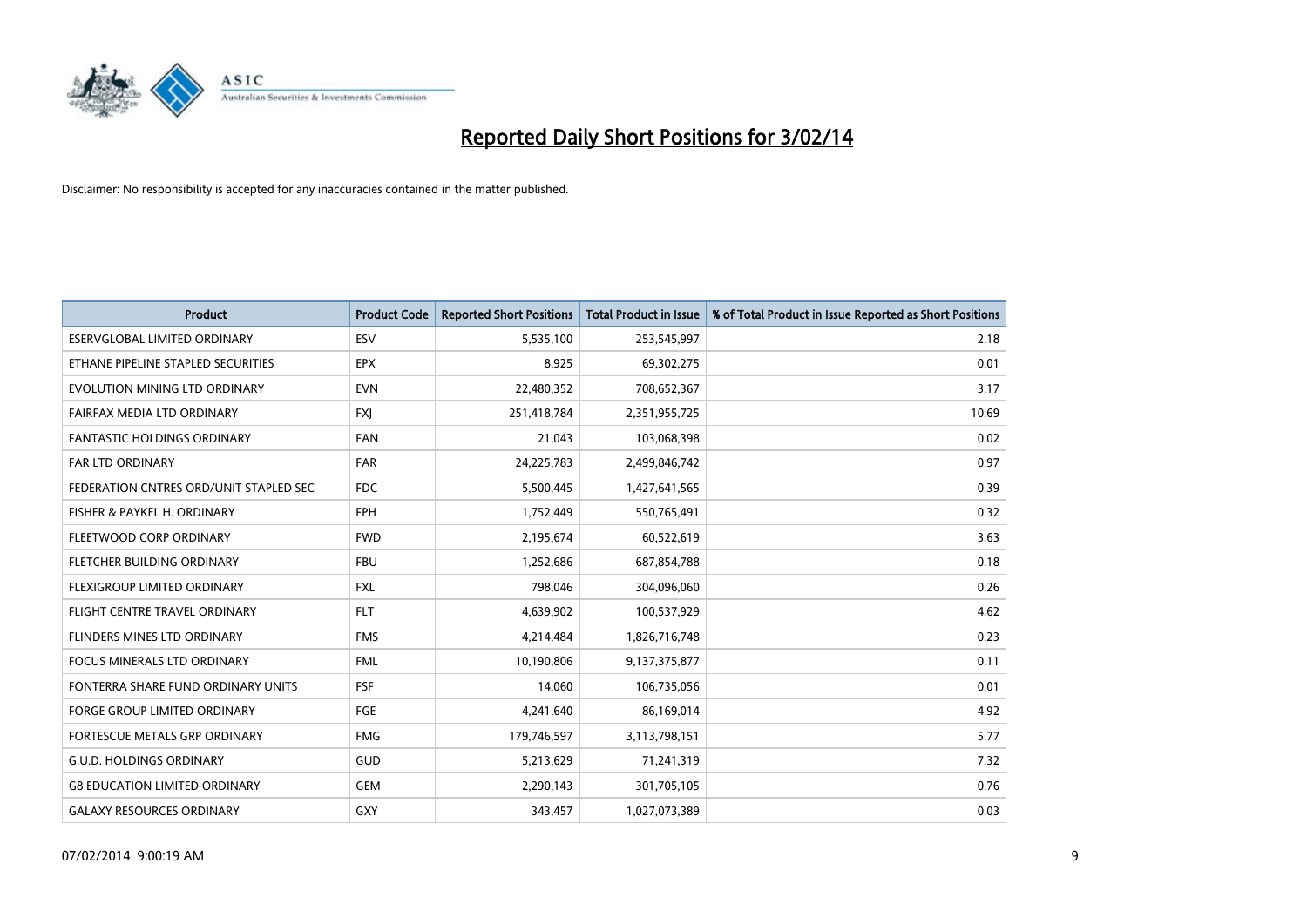

| <b>Product</b>                                   | <b>Product Code</b> | <b>Reported Short Positions</b> | <b>Total Product in Issue</b> | % of Total Product in Issue Reported as Short Positions |
|--------------------------------------------------|---------------------|---------------------------------|-------------------------------|---------------------------------------------------------|
| <b>GBST HOLDINGS., ORDINARY</b>                  | <b>GBT</b>          | 8.634                           | 66,561,725                    | 0.01                                                    |
| <b>GDI PROPERTY GRP STAPLED SECURITIES</b>       | GDI                 | 536,473                         | 567,575,025                   | 0.09                                                    |
| <b>GENETIC TECHNOLOGIES ORDINARY</b>             | <b>GTG</b>          | 327,000                         | 597,926,082                   | 0.05                                                    |
| <b>GEODYNAMICS LIMITED ORDINARY</b>              | GDY                 | 850                             | 406,452,608                   | 0.00                                                    |
| GI DYNAMICS, INC CDI US PROHIBITED               | GID                 | 116,038                         | 393,043,620                   | 0.03                                                    |
| <b>GINDALBIE METALS LTD ORDINARY</b>             | <b>GBG</b>          | 46,583,045                      | 1,493,660,842                 | 3.12                                                    |
| <b>GOODMAN FIELDER, ORDINARY</b>                 | <b>GFF</b>          | 42,957,625                      | 1,955,559,207                 | 2.20                                                    |
| <b>GOODMAN GROUP STAPLED</b>                     | <b>GMG</b>          | 6,548,397                       | 1,718,742,809                 | 0.38                                                    |
| <b>GPT GROUP STAPLED SEC.</b>                    | <b>GPT</b>          | 6,008,430                       | 1,694,888,638                 | 0.35                                                    |
| <b>GRAINCORP LIMITED A CLASS ORDINARY</b>        | <b>GNC</b>          | 723,917                         | 228,855,628                   | 0.32                                                    |
| <b>GRANGE RESOURCES. ORDINARY</b>                | GRR                 | 4,908,033                       | 1,157,097,869                 | 0.42                                                    |
| <b>GREENCROSS LIMITED ORDINARY</b>               | GXL                 | 86,420                          | 37,682,334                    | 0.23                                                    |
| <b>GREENLAND MIN EN LTD ORDINARY</b>             | GGG                 | 2,604,512                       | 574,572,911                   | 0.45                                                    |
| <b>GROWTHPOINT PROPERTY ORD/UNIT STAPLED SEC</b> | GOZ                 | 7,726                           | 475,705,269                   | 0.00                                                    |
| <b>GRYPHON MINERALS LTD ORDINARY</b>             | GRY                 | 5,009,388                       | 400,797,615                   | 1.25                                                    |
| <b>GUILDFORD COAL LTD ORDINARY</b>               | <b>GUF</b>          | 242,747                         | 655,046,899                   | 0.04                                                    |
| <b>GUINNESS PEAT GROUP. CDI 1:1</b>              | GPG                 | 81,925                          | 187,775,054                   | 0.04                                                    |
| <b>GWA GROUP LTD ORDINARY</b>                    | <b>GWA</b>          | 12,326,897                      | 306,533,770                   | 4.02                                                    |
| HARVEY NORMAN ORDINARY                           | <b>HVN</b>          | 68,073,095                      | 1,062,316,784                 | 6.41                                                    |
| <b>HENDERSON GROUP CDI 1:1</b>                   | <b>HGG</b>          | 586,475                         | 703,262,113                   | 0.08                                                    |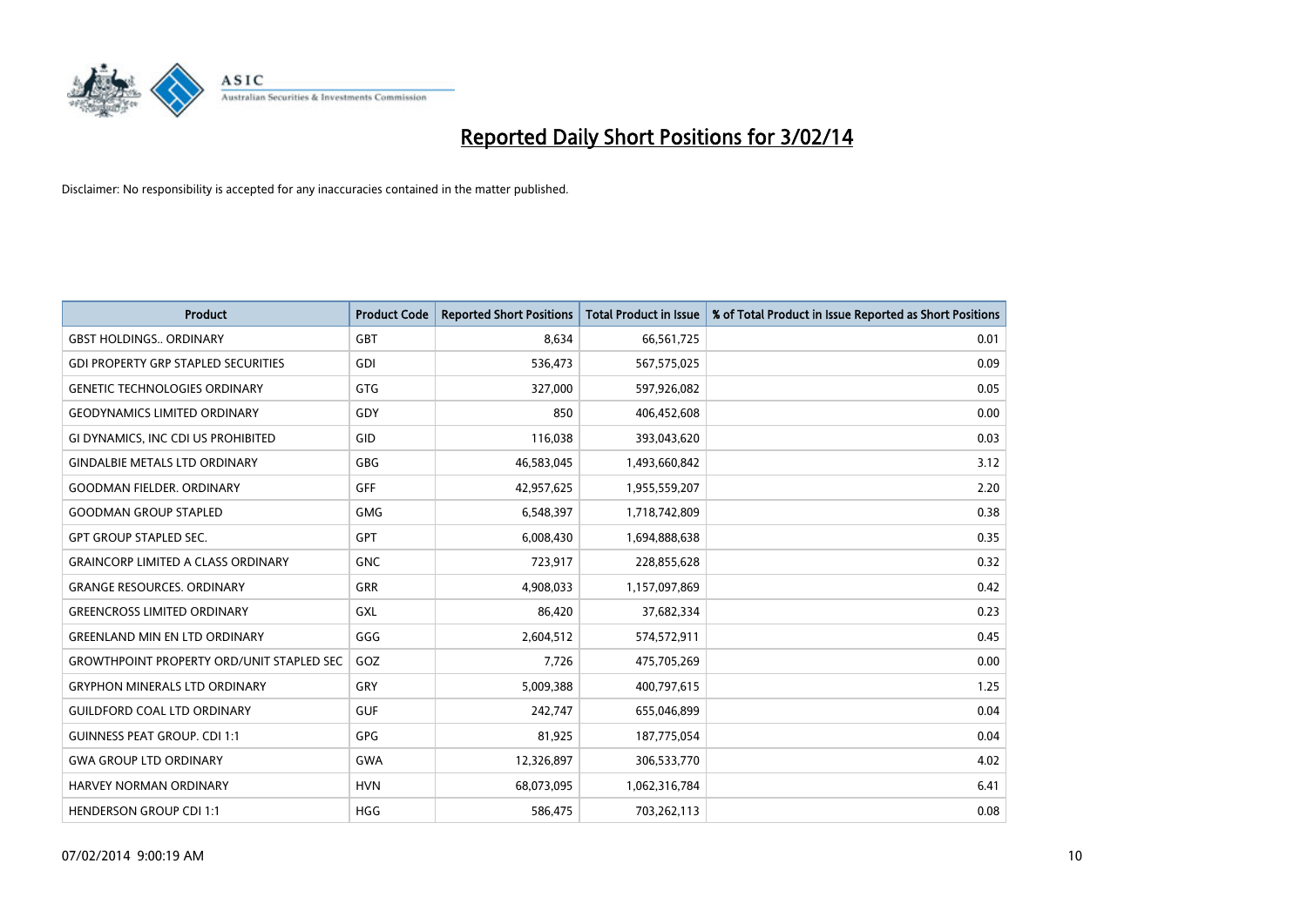

| <b>Product</b>                                | <b>Product Code</b> | <b>Reported Short Positions</b> | <b>Total Product in Issue</b> | % of Total Product in Issue Reported as Short Positions |
|-----------------------------------------------|---------------------|---------------------------------|-------------------------------|---------------------------------------------------------|
| HFA HOLDINGS LIMITED ORDINARY                 | <b>HFA</b>          | 3,863                           | 118,738,157                   | 0.00                                                    |
| HIGHLANDS PACIFIC ORDINARY                    | HIG                 | 10,001                          | 853,777,764                   | 0.00                                                    |
| HILLGROVE RES LTD ORDINARY                    | <b>HGO</b>          | 280,118                         | 1,178,589,221                 | 0.02                                                    |
| HILLS LTD ORDINARY                            | <b>HIL</b>          | 504,601                         | 236,619,450                   | 0.21                                                    |
| HORIZON OIL LIMITED ORDINARY                  | <b>HZN</b>          | 80,772,383                      | 1,301,147,932                 | 6.21                                                    |
| HOT CHILI LTD ORDINARY                        | <b>HCH</b>          | 10,000                          | 347,732,196                   | 0.00                                                    |
| <b>ICON ENERGY LIMITED ORDINARY</b>           | <b>ICN</b>          | 2,926                           | 615,774,351                   | 0.00                                                    |
| <b>IINET LIMITED ORDINARY</b>                 | <b>IIN</b>          | 1,260,077                       | 161,238,847                   | 0.78                                                    |
| ILUKA RESOURCES ORDINARY                      | ILU                 | 39,291,653                      | 418,700,517                   | 9.38                                                    |
| <b>IMDEX LIMITED ORDINARY</b>                 | <b>IMD</b>          | 4,060,820                       | 210,473,188                   | 1.93                                                    |
| <b>INCITEC PIVOT ORDINARY</b>                 | IPL                 | 19,885,975                      | 1,644,919,097                 | 1.21                                                    |
| <b>INDEPENDENCE GROUP ORDINARY</b>            | <b>IGO</b>          | 4,234,322                       | 233,323,905                   | 1.81                                                    |
| <b>INDOPHIL RESOURCES ORDINARY</b>            | <b>IRN</b>          | 316,522                         | 1,203,146,194                 | 0.03                                                    |
| <b>INFIGEN ENERGY STAPLED SECURITIES</b>      | <b>IFN</b>          | 3,140,636                       | 764,993,434                   | 0.41                                                    |
| <b>INFOMEDIA LTD ORDINARY</b>                 | <b>IFM</b>          | 332,983                         | 304,953,155                   | 0.11                                                    |
| INGENIA GROUP STAPLED SECURITIES              | <b>INA</b>          | 74,630                          | 676,240,232                   | 0.01                                                    |
| <b>INSURANCE AUSTRALIA ORDINARY</b>           | IAG                 | 8,145,186                       | 2,298,412,449                 | 0.35                                                    |
| <b>INTREPID MINES ORDINARY</b>                | <b>IAU</b>          | 17,080,063                      | 556,511,361                   | 3.07                                                    |
| <b>INVESTA OFFICE FUND STAPLED SECURITIES</b> | <b>IOF</b>          | 572,055                         | 614,047,458                   | 0.09                                                    |
| <b>INVOCARE LIMITED ORDINARY</b>              | <b>IVC</b>          | 5,652,180                       | 110,030,298                   | 5.14                                                    |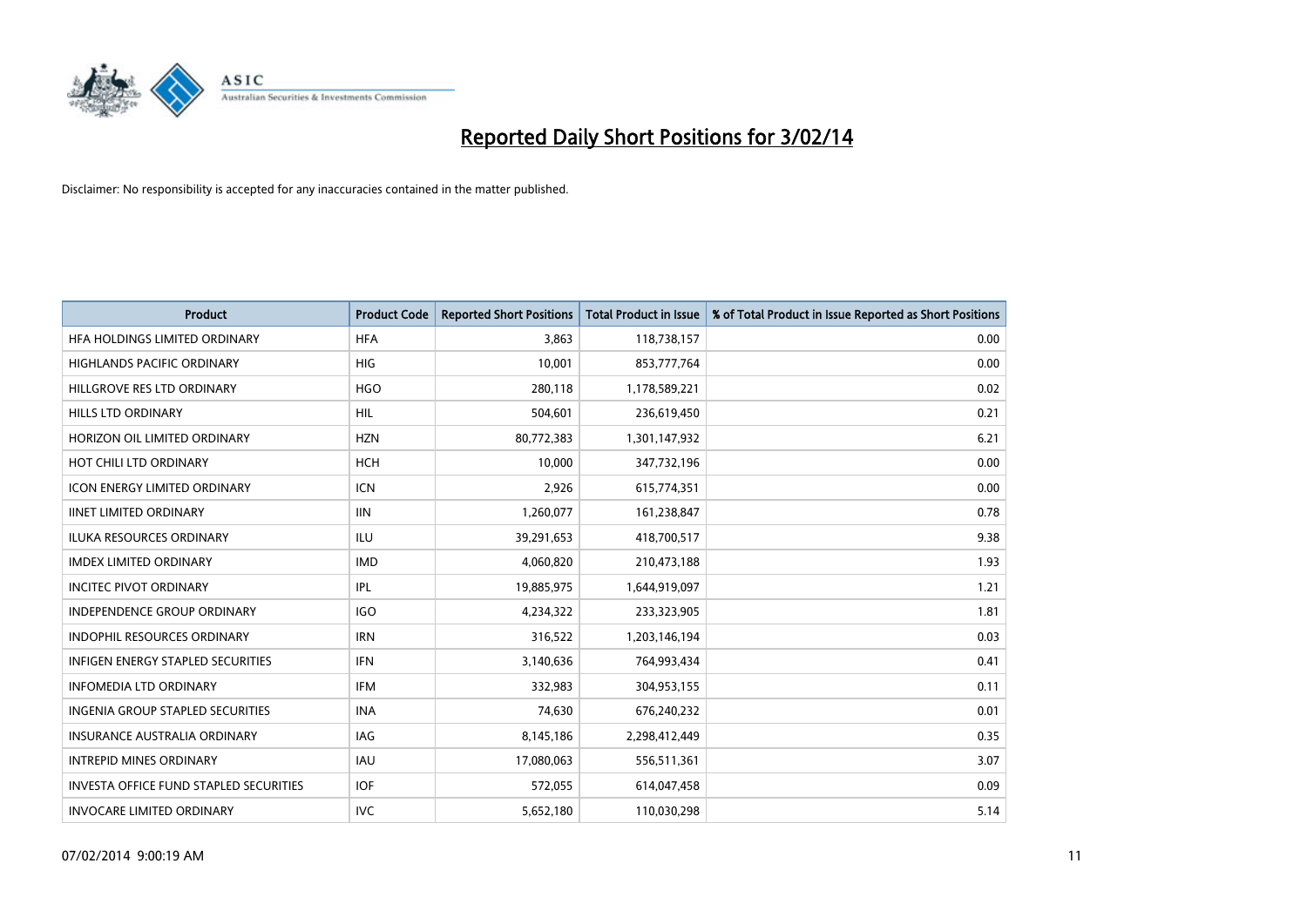

| <b>Product</b>                           | <b>Product Code</b> | <b>Reported Short Positions</b> | <b>Total Product in Issue</b> | % of Total Product in Issue Reported as Short Positions |
|------------------------------------------|---------------------|---------------------------------|-------------------------------|---------------------------------------------------------|
| <b>IOOF HOLDINGS LTD ORDINARY</b>        | IFL                 | 1,925,915                       | 232,118,034                   | 0.83                                                    |
| <b>IRESS LIMITED ORDINARY</b>            | <b>IRE</b>          | 566,777                         | 158,585,126                   | 0.36                                                    |
| <b>IRON ORE HOLDINGS ORDINARY</b>        | <b>IOH</b>          | 26,197                          | 161,174,005                   | 0.02                                                    |
| <b>ISELECT LTD ORDINARY</b>              | <b>ISU</b>          | 345,730                         | 260,889,894                   | 0.13                                                    |
| <b>ISONEA LIMITED ORDINARY</b>           | <b>ISN</b>          | 2,000                           | 262,944,672                   | 0.00                                                    |
| JAMES HARDIE INDUST CHESS DEPOSITARY INT | <b>IHX</b>          | 5,070,434                       | 443,540,832                   | 1.14                                                    |
| <b>JB HI-FI LIMITED ORDINARY</b>         | <b>JBH</b>          | 11,506,069                      | 100,261,681                   | 11.48                                                   |
| <b>KAGARA LTD ORDINARY</b>               | KZL                 | 3,350,441                       | 798,953,117                   | 0.42                                                    |
| KAROON GAS AUSTRALIA ORDINARY            | <b>KAR</b>          | 5,017,737                       | 255,841,581                   | 1.96                                                    |
| KATHMANDU HOLD LTD ORDINARY              | <b>KMD</b>          | 251,828                         | 200,473,338                   | 0.13                                                    |
| <b>KBL MINING LIMITED ORDINARY</b>       | <b>KBL</b>          | 1,820                           | 393,535,629                   | 0.00                                                    |
| KINGSGATE CONSOLID. ORDINARY             | <b>KCN</b>          | 7,455,528                       | 164,154,349                   | 4.54                                                    |
| KINGSROSE MINING LTD ORDINARY            | <b>KRM</b>          | 549,372                         | 335,753,851                   | 0.16                                                    |
| LEIGHTON HOLDINGS ORDINARY               | LEI                 | 23,462,212                      | 337,235,188                   | 6.96                                                    |
| LEND LEASE GROUP UNIT/ORD STAPLED        | <b>LLC</b>          | 5,890,688                       | 576,712,337                   | 1.02                                                    |
| LYCOPODIUM LIMITED ORDINARY              | <b>LYL</b>          |                                 | 38,955,103                    | 0.00                                                    |
| LYNAS CORPORATION ORDINARY               | <b>LYC</b>          | 169,231,656                     | 1,961,160,594                 | 8.63                                                    |
| <b>M2 GRP LTD ORDINARY</b>               | <b>MTU</b>          | 10,019,077                      | 179,384,685                   | 5.59                                                    |
| <b>MACA LIMITED ORDINARY</b>             | <b>MLD</b>          | 89,168                          | 176,476,373                   | 0.05                                                    |
| <b>MACMAHON HOLDINGS ORDINARY</b>        | <b>MAH</b>          | 104,849                         | 1,261,699,966                 | 0.01                                                    |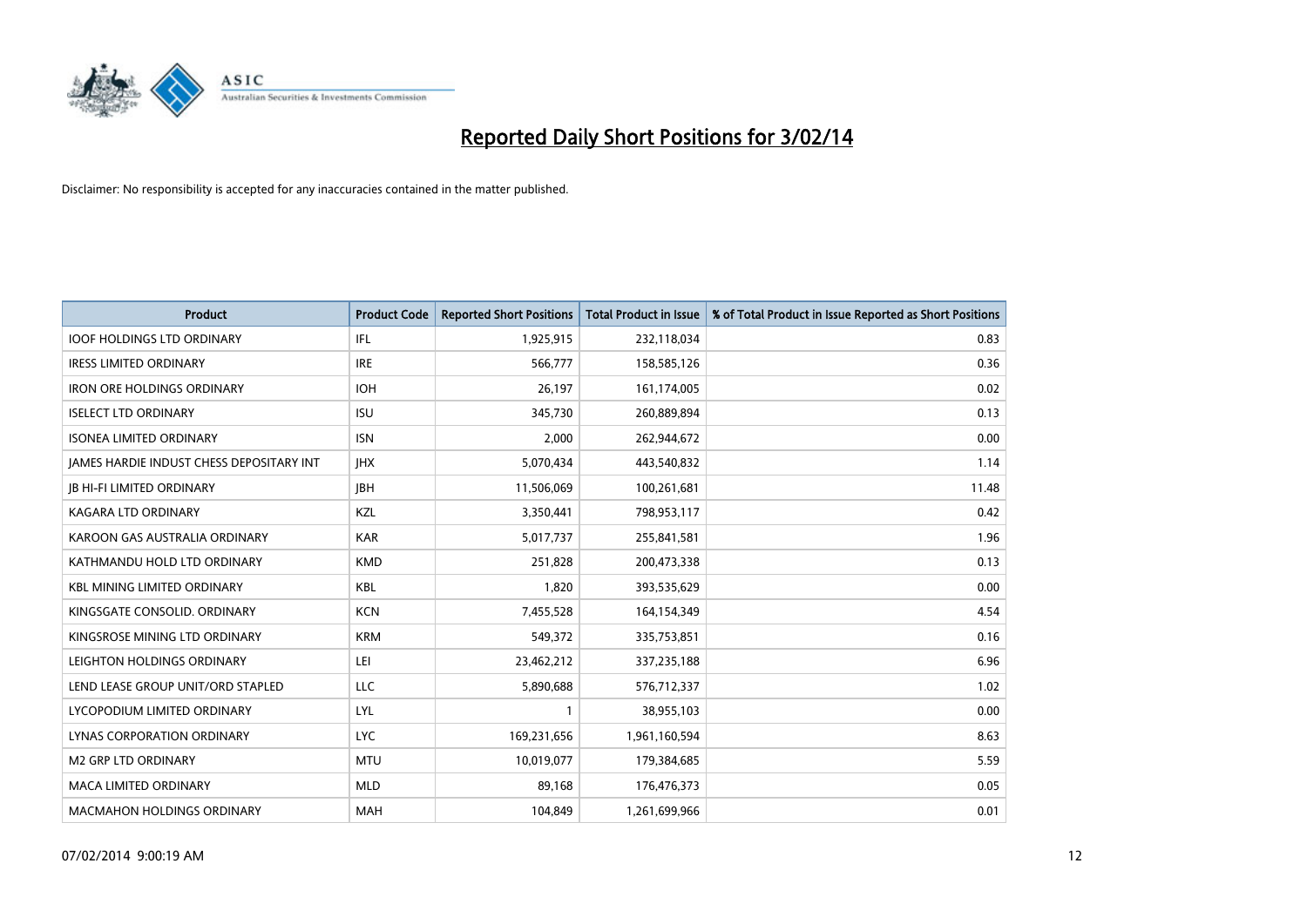

| <b>Product</b>                        | <b>Product Code</b> | <b>Reported Short Positions</b> | <b>Total Product in Issue</b> | % of Total Product in Issue Reported as Short Positions |
|---------------------------------------|---------------------|---------------------------------|-------------------------------|---------------------------------------------------------|
| MACO ATLAS ROADS GRP ORDINARY STAPLED | <b>MQA</b>          | 12,276,999                      | 487,230,540                   | 2.52                                                    |
| MACQUARIE GROUP LTD ORDINARY          | <b>MQG</b>          | 1,921,237                       | 321,059,129                   | 0.60                                                    |
| MAGELLAN FIN GRP LTD ORDINARY         | <b>MFG</b>          | 1,149,200                       | 155,830,849                   | 0.74                                                    |
| <b>MATRIX C &amp; E LTD ORDINARY</b>  | <b>MCE</b>          | 2,890,990                       | 94,555,428                    | 3.06                                                    |
| MAVERICK DRILLING ORDINARY            | <b>MAD</b>          | 7,885,105                       | 468,004,529                   | 1.68                                                    |
| <b>MAXITRANS INDUSTRIES ORDINARY</b>  | <b>MXI</b>          | 512,522                         | 183,993,392                   | 0.28                                                    |
| MAYNE PHARMA LTD ORDINARY             | <b>MYX</b>          | 868,268                         | 563,459,968                   | 0.15                                                    |
| MCALEESE LTD ORDINARY                 | <b>MCS</b>          | 2,454,150                       | 296,577,121                   | 0.83                                                    |
| MCMILLAN SHAKESPEARE ORDINARY         | <b>MMS</b>          | 734,778                         | 74,523,965                    | 0.99                                                    |
| <b>MCPHERSON'S LTD ORDINARY</b>       | <b>MCP</b>          | 77,286                          | 93,994,381                    | 0.08                                                    |
| MEDUSA MINING LTD ORDINARY            | <b>MML</b>          | 6,206,991                       | 207,794,301                   | 2.99                                                    |
| MELBOURNE IT LIMITED ORDINARY         | MLB                 | 40,594                          | 83,231,038                    | 0.05                                                    |
| MEO AUSTRALIA LTD ORDINARY            | <b>MEO</b>          | 10,845                          | 627,264,587                   | 0.00                                                    |
| MERIDIAN ENERGY INSTALMENT RECEIPTS   | <b>MEZCA</b>        | 32,097                          | 1,255,413,626                 | 0.00                                                    |
| <b>MERMAID MARINE ORDINARY</b>        | <b>MRM</b>          | 1,845,455                       | 232,652,241                   | 0.79                                                    |
| MESOBLAST LIMITED ORDINARY            | <b>MSB</b>          | 20,846,654                      | 321,210,394                   | 6.49                                                    |
| METALS X LIMITED ORDINARY             | <b>MLX</b>          | 92,715                          | 1,655,386,110                 | 0.01                                                    |
| METCASH LIMITED ORDINARY              | <b>MTS</b>          | 115,622,966                     | 888,338,048                   | 13.02                                                   |
| METMINCO LIMITED ORDINARY             | <b>MNC</b>          | 230,837                         | 1,749,543,023                 | 0.01                                                    |
| MIGHTY RIVER POWER ORDINARY           | <b>MYT</b>          | 1,950,272                       | 1,400,012,517                 | 0.14                                                    |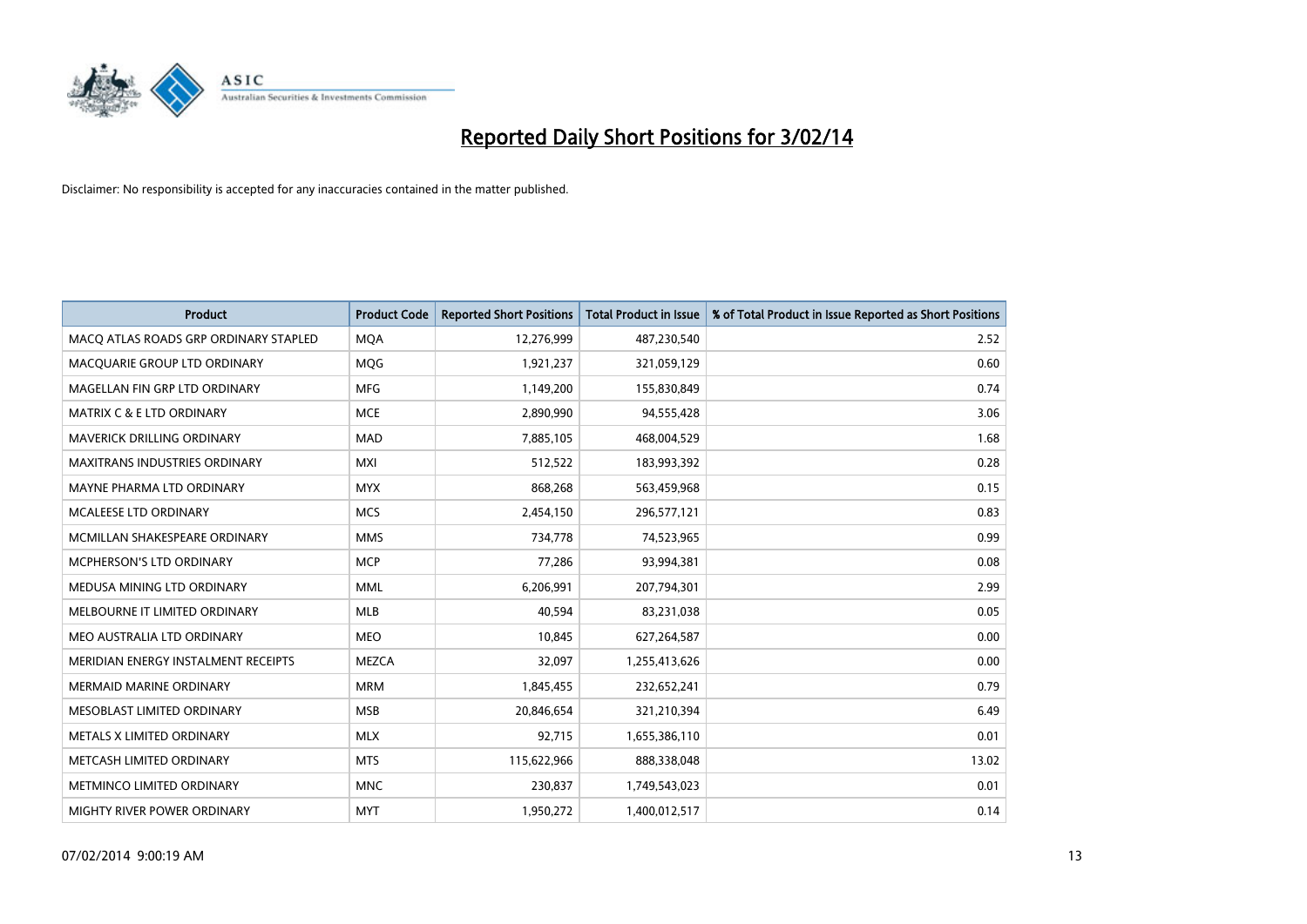

| <b>Product</b>                    | <b>Product Code</b> | <b>Reported Short Positions</b> | <b>Total Product in Issue</b> | % of Total Product in Issue Reported as Short Positions |
|-----------------------------------|---------------------|---------------------------------|-------------------------------|---------------------------------------------------------|
| MINCOR RESOURCES NL ORDINARY      | <b>MCR</b>          | 2,303,916                       | 188,208,274                   | 1.22                                                    |
| MINERAL DEPOSITS ORDINARY         | <b>MDL</b>          | 811,124                         | 96,038,786                    | 0.84                                                    |
| MINERAL RESOURCES, ORDINARY       | <b>MIN</b>          | 4,251,663                       | 186,112,198                   | 2.28                                                    |
| MINT WIRELESS ORDINARY            | <b>MNW</b>          | 1,235,419                       | 403,872,395                   | 0.31                                                    |
| MIRABELA NICKEL LTD ORDINARY      | <b>MBN</b>          | 18,867,110                      | 876,801,147                   | 2.15                                                    |
| MIRVAC GROUP STAPLED SECURITIES   | <b>MGR</b>          | 6,563,616                       | 3,664,938,678                 | 0.18                                                    |
| <b>MOLOPO ENERGY LTD ORDINARY</b> | <b>MPO</b>          | 341,084                         | 247,133,976                   | 0.14                                                    |
| MONADELPHOUS GROUP ORDINARY       | <b>MND</b>          | 13,035,645                      | 92,308,047                    | 14.12                                                   |
| MORTGAGE CHOICE LTD ORDINARY      | <b>MOC</b>          | 85,751                          | 123,780,387                   | 0.07                                                    |
| <b>MOUNT GIBSON IRON ORDINARY</b> | <b>MGX</b>          | 6,222,243                       | 1,090,584,232                 | 0.57                                                    |
| MULTIPLEX SITES SITES             | <b>MXUPA</b>        | 1,496                           | 4,500,000                     | 0.03                                                    |
| MURCHISON METALS LTD ORDINARY     | <b>MMX</b>          | 216,291                         | 450,497,346                   | 0.05                                                    |
| MYER HOLDINGS LTD ORDINARY        | <b>MYR</b>          | 73,116,212                      | 585,684,551                   | 12.48                                                   |
| NANOSONICS LIMITED ORDINARY       | <b>NAN</b>          | 218,391                         | 263,125,129                   | 0.08                                                    |
| NATIONAL AUST, BANK ORDINARY      | <b>NAB</b>          | 6,170,128                       | 2,351,444,811                 | 0.26                                                    |
| NATIONAL STORAGE STAPLED          | <b>NSR</b>          | 9,645                           | 244,897,097                   | 0.00                                                    |
| NAVITAS LIMITED ORDINARY          | <b>NVT</b>          | 3,626,367                       | 375,416,910                   | 0.97                                                    |
| NEON ENERGY LIMITED ORDINARY      | <b>NEN</b>          | 961,700                         | 553,037,848                   | 0.17                                                    |
| NEUREN PHARMACEUT, ORDINARY       | <b>NEU</b>          | 10,403                          | 1,518,782,296                 | 0.00                                                    |
| NEW HOPE CORPORATION ORDINARY     | <b>NHC</b>          | 477,717                         | 830,819,859                   | 0.06                                                    |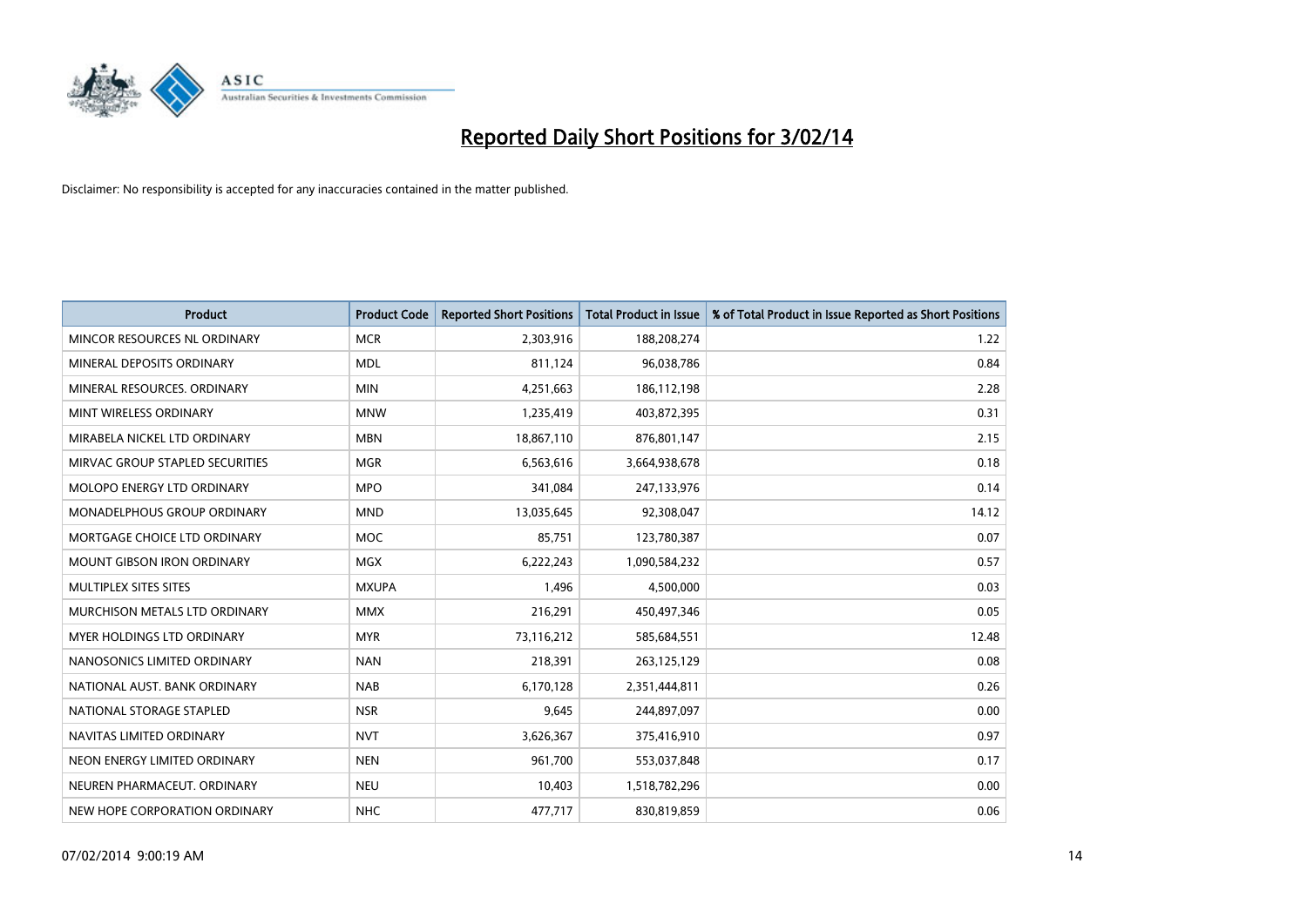

| <b>Product</b>                        | <b>Product Code</b> | <b>Reported Short Positions</b> | <b>Total Product in Issue</b> | % of Total Product in Issue Reported as Short Positions |
|---------------------------------------|---------------------|---------------------------------|-------------------------------|---------------------------------------------------------|
| NEWCREST MINING ORDINARY              | <b>NCM</b>          | 11,173,690                      | 766,510,971                   | 1.46                                                    |
| NEWS CORP A NON-VOTING CDI            | <b>NWSLV</b>        | 930,157                         | 3,363,293                     | 27.66                                                   |
| NEWS CORP B VOTING CDI                | <b>NWS</b>          | 3,244,489                       | 19,342,944                    | 16.77                                                   |
| NEWSAT LIMITED ORDINARY               | <b>NWT</b>          | 2,995,249                       | 591,460,931                   | 0.51                                                    |
| NEXTDC LIMITED ORDINARY               | <b>NXT</b>          | 9,024,662                       | 192,904,486                   | 4.68                                                    |
| NEXUS ENERGY LIMITED ORDINARY         | <b>NXS</b>          | 1,618,651                       | 1,330,219,459                 | 0.12                                                    |
| NIB HOLDINGS LIMITED ORDINARY         | <b>NHF</b>          | 3,394,867                       | 439,004,182                   | 0.77                                                    |
| NICK SCALI LIMITED ORDINARY           | <b>NCK</b>          | 1,909                           | 81,000,000                    | 0.00                                                    |
| NIDO PETROLEUM ORDINARY               | <b>NDO</b>          | 47,402                          | 2,048,317,635                 | 0.00                                                    |
| NINE ENTERTAINMENT ORDINARY           | <b>NEC</b>          | 8,251,467                       | 940,295,023                   | 0.88                                                    |
| NOBLE MINERAL RES ORDINARY            | <b>NMG</b>          | 2,365,726                       | 666,397,952                   | 0.36                                                    |
| NORTHERN IRON LTD ORDINARY            | <b>NFE</b>          | 113,495                         | 484,405,314                   | 0.02                                                    |
| NORTHERN STAR ORDINARY                | <b>NST</b>          | 1,539,020                       | 492,625,226                   | 0.31                                                    |
| NOVOGEN LIMITED ORDINARY              | <b>NRT</b>          | 134,125                         | 163,810,997                   | 0.08                                                    |
| NRW HOLDINGS LIMITED ORDINARY         | <b>NWH</b>          | 16,924,089                      | 278,888,011                   | 6.07                                                    |
| NUCOAL RESOURCES LTD ORDINARY         | <b>NCR</b>          |                                 | 768,612,354                   | 0.00                                                    |
| NUFARM LIMITED ORDINARY               | <b>NUF</b>          | 14,323,194                      | 263,725,895                   | 5.43                                                    |
| <b>OAKTON LIMITED ORDINARY</b>        | <b>OKN</b>          | 782,308                         | 89,968,985                    | 0.87                                                    |
| OCEANAGOLD CORP. CHESS DEPOSITARY INT | <b>OGC</b>          | 902,303                         | 300,350,129                   | 0.30                                                    |
| OIL SEARCH LTD ORDINARY               | OSH                 | 12,073,068                      | 1,343,361,150                 | 0.90                                                    |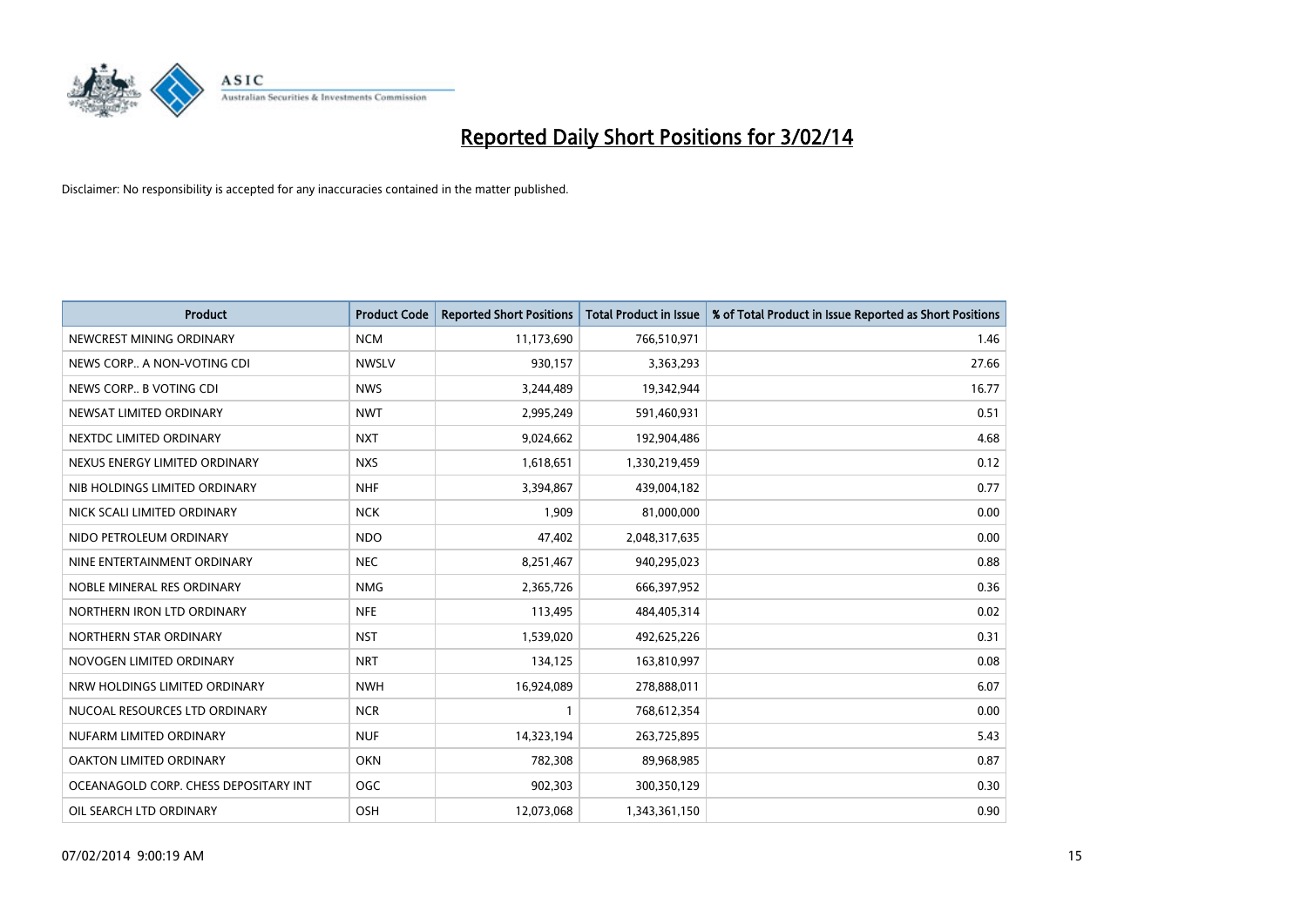

| <b>Product</b>                | <b>Product Code</b> | <b>Reported Short Positions</b> | <b>Total Product in Issue</b> | % of Total Product in Issue Reported as Short Positions |
|-------------------------------|---------------------|---------------------------------|-------------------------------|---------------------------------------------------------|
| OM HOLDINGS LIMITED ORDINARY  | <b>OMH</b>          | 2,236,454                       | 733,423,337                   | 0.30                                                    |
| ORICA LIMITED ORDINARY        | ORI                 | 9,236,271                       | 370,255,009                   | 2.49                                                    |
| ORIGIN ENERGY ORDINARY        | <b>ORG</b>          | 7,758,043                       | 1,101,228,973                 | 0.70                                                    |
| OROCOBRE LIMITED ORDINARY     | <b>ORE</b>          | 591,596                         | 132,041,911                   | 0.45                                                    |
| ORORA LIMITED ORDINARY        | <b>ORA</b>          | 338,546                         | 1,206,684,923                 | 0.03                                                    |
| OROTONGROUP LIMITED ORDINARY  | ORL                 | 190,390                         | 40,880,902                    | 0.47                                                    |
| OZ MINERALS ORDINARY          | <b>OZL</b>          | 13,940,477                      | 303,470,022                   | 4.59                                                    |
| OZFOREX GROUP LTD ORDINARY    | <b>OFX</b>          | 2,225,645                       | 240,000,000                   | 0.93                                                    |
| PACIFIC BRANDS ORDINARY       | <b>PBG</b>          | 9,133,481                       | 912,915,695                   | 1.00                                                    |
| PACT GROUP HLDGS LTD ORDINARY | PGH                 | 1,378,631                       | 294,097,961                   | 0.47                                                    |
| PALADIN ENERGY LTD ORDINARY   | <b>PDN</b>          | 93,954,075                      | 964,241,634                   | 9.74                                                    |
| PANAUST LIMITED ORDINARY      | <b>PNA</b>          | 7,988,494                       | 620,724,651                   | 1.29                                                    |
| PANORAMIC RESOURCES ORDINARY  | PAN                 | 215,710                         | 319,285,132                   | 0.07                                                    |
| PANTERRA GOLD LTD ORDINARY    | PGI                 | $\mathbf{1}$                    | 772,781,012                   | 0.00                                                    |
| PAPERLINX LIMITED ORDINARY    | <b>PPX</b>          | 48,326                          | 609,280,761                   | 0.01                                                    |
| PAPILLON RES LTD ORDINARY     | <b>PIR</b>          | 9,595,089                       | 339,444,210                   | 2.83                                                    |
| PATTIES FOODS LTD ORDINARY    | PFL                 | 26,803                          | 139,144,338                   | 0.02                                                    |
| PEET LIMITED ORDINARY         | <b>PPC</b>          | 441,659                         | 433,389,348                   | 0.10                                                    |
| PENINSULA ENERGY LTD ORDINARY | <b>PEN</b>          | $\mathbf{1}$                    | 3,252,530,235                 | 0.00                                                    |
| PERPETUAL LIMITED ORDINARY    | <b>PPT</b>          | 2,270,524                       | 46,529,270                    | 4.88                                                    |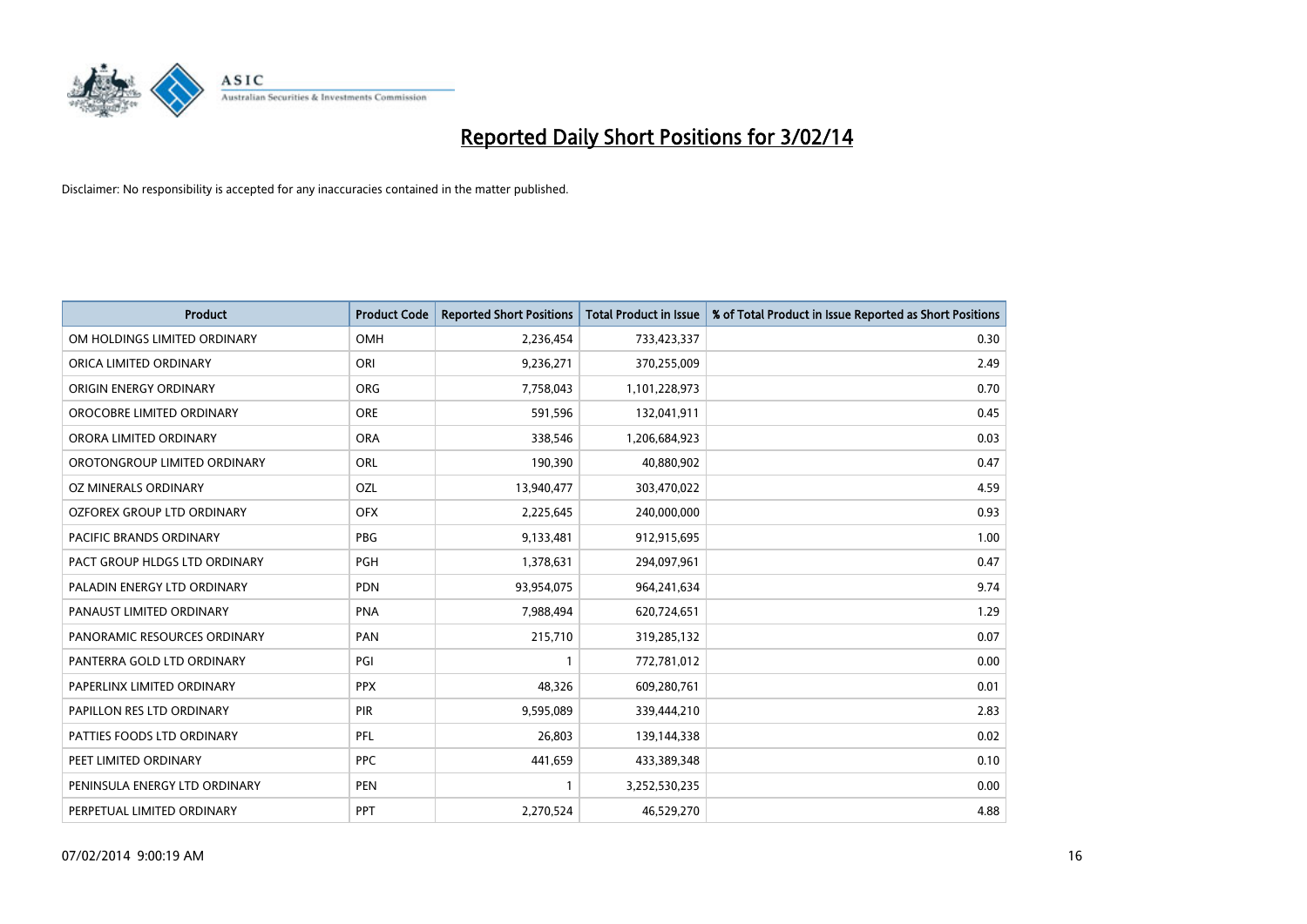

| <b>Product</b>                      | <b>Product Code</b> | <b>Reported Short Positions</b> | <b>Total Product in Issue</b> | % of Total Product in Issue Reported as Short Positions |
|-------------------------------------|---------------------|---------------------------------|-------------------------------|---------------------------------------------------------|
| PERSEUS MINING LTD ORDINARY         | PRU                 | 6,888,861                       | 457,962,088                   | 1.50                                                    |
| PHARMAXIS LTD ORDINARY              | <b>PXS</b>          | 874,245                         | 309,046,349                   | 0.28                                                    |
| PHOSPHAGENICS LTD. ORDINARY         | POH                 | 50,000                          | 1,020,465,957                 | 0.00                                                    |
| PLATINUM ASSET ORDINARY             | <b>PTM</b>          | 220,987                         | 578,685,695                   | 0.04                                                    |
| PLATINUM AUSTRALIA ORDINARY         | <b>PLA</b>          | 836,027                         | 504,968,043                   | 0.17                                                    |
| PMI GOLD CORP CDI 1:1               | <b>PVM</b>          | 232,274                         | 162,796,704                   | 0.14                                                    |
| PMP LIMITED ORDINARY                | <b>PMP</b>          | 1,586,132                       | 323,781,124                   | 0.49                                                    |
| PRANA BIOTECHNOLOGY ORDINARY        | <b>PBT</b>          | 1,060,417                       | 418,681,096                   | 0.25                                                    |
| PREMIER INVESTMENTS ORDINARY        | <b>PMV</b>          | 287,304                         | 155,314,874                   | 0.18                                                    |
| PRIMA BIOMED LTD ORDINARY           | <b>PRR</b>          | 1,167,229                       | 1,228,709,341                 | 0.09                                                    |
| PRIMARY HEALTH CARE ORDINARY        | <b>PRY</b>          | 16,953,969                      | 504,956,647                   | 3.36                                                    |
| PRIME MEDIA GRP LTD ORDINARY        | <b>PRT</b>          | 1,444,226                       | 366,330,303                   | 0.39                                                    |
| PROGRAMMED ORDINARY                 | <b>PRG</b>          | 110,345                         | 118,229,190                   | 0.09                                                    |
| <b>QANTAS AIRWAYS ORDINARY</b>      | QAN                 | 73,869,264                      | 2,196,330,250                 | 3.36                                                    |
| OBE INSURANCE GROUP ORDINARY        | <b>OBE</b>          | 17,728,832                      | 1,248,704,599                 | 1.42                                                    |
| ORXPHARMA LTD ORDINARY              | QRX                 | 66,492                          | 164,095,969                   | 0.04                                                    |
| <b>QUBE HOLDINGS LTD ORDINARY</b>   | QUB                 | 12,768,403                      | 931,433,499                   | 1.37                                                    |
| RAMELIUS RESOURCES ORDINARY         | <b>RMS</b>          | 169,047                         | 365,380,380                   | 0.05                                                    |
| RAMSAY HEALTH CARE ORDINARY         | <b>RHC</b>          | 2,532,358                       | 202,081,252                   | 1.25                                                    |
| <b>RCG CORPORATION LTD ORDINARY</b> | <b>RCG</b>          | 24,772                          | 262,308,625                   | 0.01                                                    |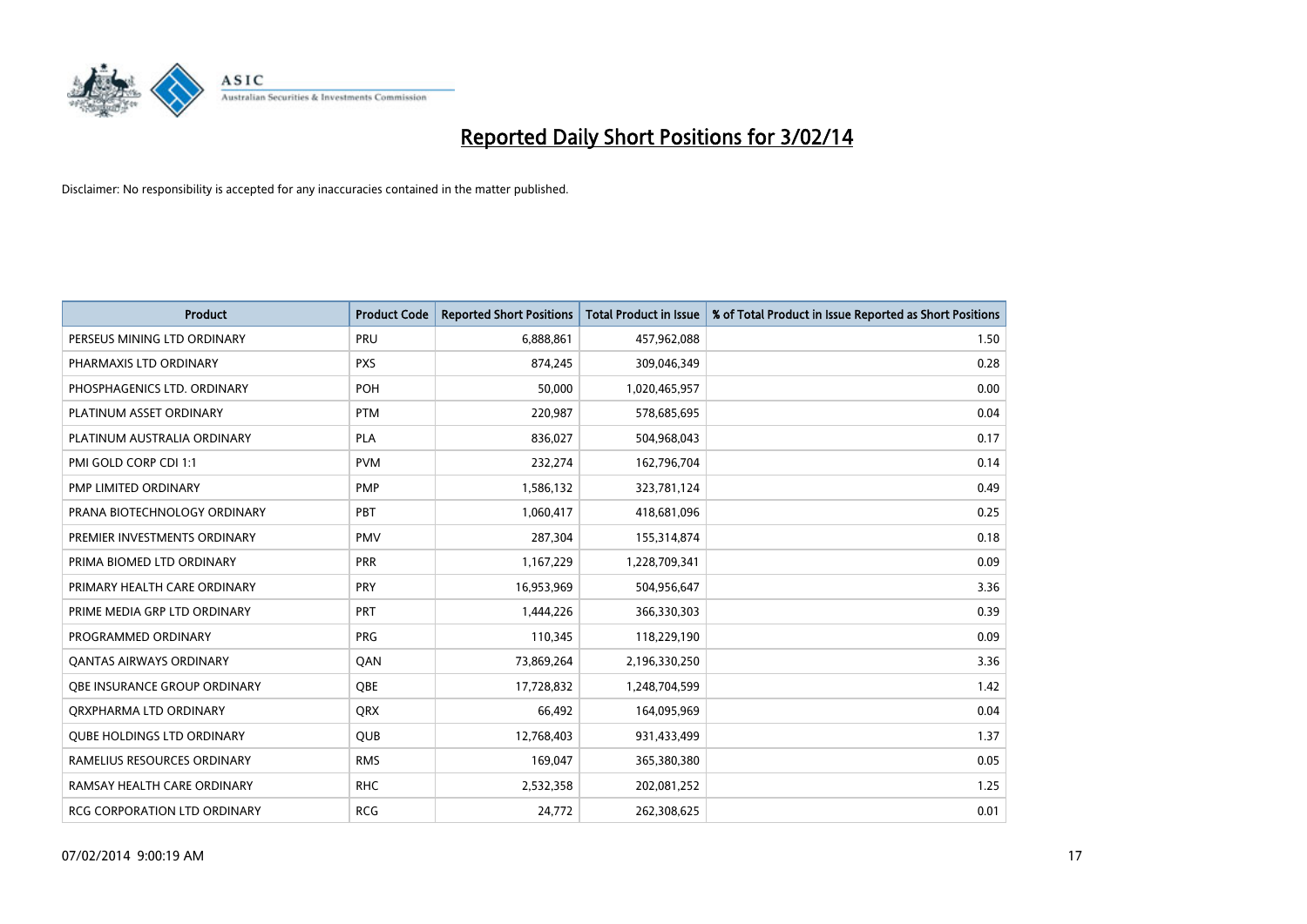

| Product                             | <b>Product Code</b> | <b>Reported Short Positions</b> | <b>Total Product in Issue</b> | % of Total Product in Issue Reported as Short Positions |
|-------------------------------------|---------------------|---------------------------------|-------------------------------|---------------------------------------------------------|
| <b>RCR TOMLINSON ORDINARY</b>       | <b>RCR</b>          | 192,118                         | 136,696,590                   | 0.14                                                    |
| <b>REA GROUP ORDINARY</b>           | <b>REA</b>          | 864,083                         | 131,714,699                   | 0.66                                                    |
| RECALL HOLDINGS LTD ORDINARY        | <b>REC</b>          | 735,067                         | 312,311,413                   | 0.24                                                    |
| <b>RECKON LIMITED ORDINARY</b>      | <b>RKN</b>          | 93,873                          | 126,913,066                   | 0.07                                                    |
| <b>RED 5 LIMITED ORDINARY</b>       | <b>RED</b>          | 162,100                         | 759,451,008                   | 0.02                                                    |
| <b>RED FORK ENERGY ORDINARY</b>     | <b>RFE</b>          | 4,099,037                       | 501,051,719                   | 0.82                                                    |
| REDBANK ENERGY LTD ORDINARY         | AEJ                 | 13                              | 786,287                       | 0.00                                                    |
| REECE AUSTRALIA LTD. ORDINARY       | <b>REH</b>          | 436                             | 99,600,000                    | 0.00                                                    |
| REED RESOURCES LTD ORDINARY         | <b>RDR</b>          | 250,000                         | 523,453,895                   | 0.05                                                    |
| <b>REGIS RESOURCES ORDINARY</b>     | <b>RRL</b>          | 12,705,033                      | 498,016,225                   | 2.55                                                    |
| RESMED INC CDI 10:1                 | <b>RMD</b>          | 27,472,237                      | 1,420,542,770                 | 1.93                                                    |
| RESOLUTE MINING ORDINARY            | <b>RSG</b>          | 7,776,087                       | 641,189,223                   | 1.21                                                    |
| RESOURCE EQUIP LTD ORDINARY         | <b>RQL</b>          | 50,000                          | 251,131,629                   | 0.02                                                    |
| <b>RESOURCE GENERATION ORDINARY</b> | <b>RES</b>          | 224,300                         | 581,380,338                   | 0.04                                                    |
| RETAIL FOOD GROUP ORDINARY          | <b>RFG</b>          | 3,292,315                       | 144,049,390                   | 2.29                                                    |
| REX MINERALS LIMITED ORDINARY       | <b>RXM</b>          | 1,680,673                       | 188,907,284                   | 0.89                                                    |
| RIDLEY CORPORATION ORDINARY         | <b>RIC</b>          | 114,051                         | 307,817,071                   | 0.04                                                    |
| RIO TINTO LIMITED ORDINARY          | <b>RIO</b>          | 4,377,541                       | 435,758,720                   | 1.00                                                    |
| ROBUST RESOURCES ORDINARY           | ROL                 | 4,000                           | 102,830,646                   | 0.00                                                    |
| ROC OIL COMPANY ORDINARY            | <b>ROC</b>          | 832,874                         | 686,461,740                   | 0.12                                                    |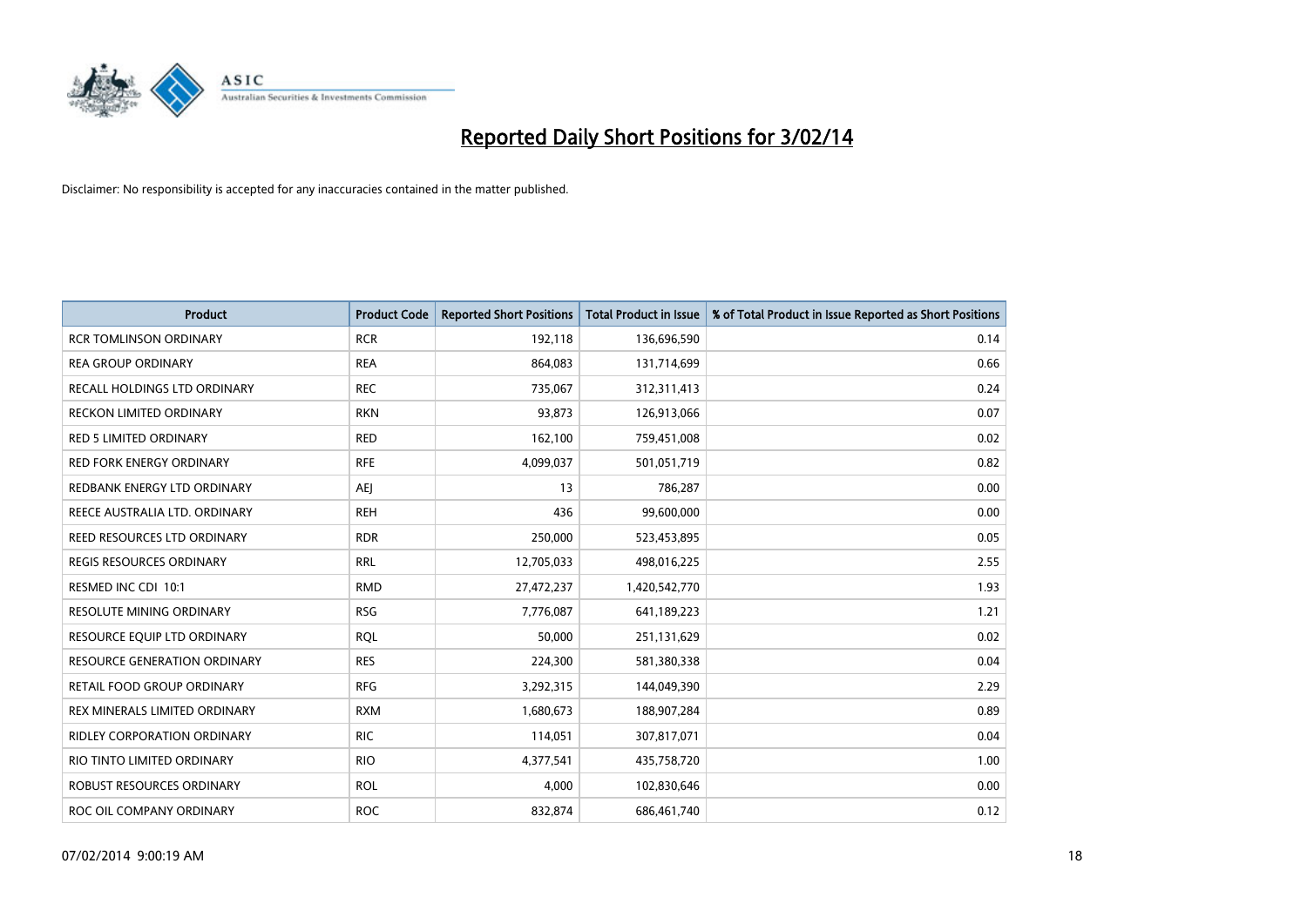

| <b>Product</b>                        | <b>Product Code</b> | <b>Reported Short Positions</b> | <b>Total Product in Issue</b> | % of Total Product in Issue Reported as Short Positions |
|---------------------------------------|---------------------|---------------------------------|-------------------------------|---------------------------------------------------------|
| <b>RURALCO HOLDINGS ORDINARY</b>      | <b>RHL</b>          | 1,350                           | 62,711,592                    | 0.00                                                    |
| SAI GLOBAL LIMITED ORDINARY           | SAI                 | 7,560,891                       | 210,751,657                   | 3.59                                                    |
| SALMAT LIMITED ORDINARY               | <b>SLM</b>          | 998                             | 159,812,799                   | 0.00                                                    |
| SAMSON OIL & GAS LTD ORDINARY         | SSN                 | 5,906,000                       | 2,547,627,193                 | 0.23                                                    |
| SANDFIRE RESOURCES ORDINARY           | <b>SFR</b>          | 1,468,587                       | 155,640,968                   | 0.94                                                    |
| SANTOS LTD ORDINARY                   | <b>STO</b>          | 4,109,234                       | 970,264,978                   | 0.42                                                    |
| SARACEN MINERAL ORDINARY              | <b>SAR</b>          | 1,591,036                       | 595,263,186                   | 0.27                                                    |
| SCA PROPERTY GROUP STAPLED SECURITIES | <b>SCP</b>          | 38,887,256                      | 648,628,320                   | 6.00                                                    |
| SEDGMAN LIMITED ORDINARY              | <b>SDM</b>          | 97,385                          | 223,224,636                   | 0.04                                                    |
| SEEK LIMITED ORDINARY                 | <b>SEK</b>          | 10,386,664                      | 339,167,526                   | 3.06                                                    |
| SELECT HARVESTS ORDINARY              | SHV                 | 43,317                          | 57,815,720                    | 0.07                                                    |
| SENEX ENERGY LIMITED ORDINARY         | <b>SXY</b>          | 7,857,924                       | 1,145,008,917                 | 0.69                                                    |
| SERVCORP LIMITED ORDINARY             | SRV                 | 17,297                          | 98,432,275                    | 0.02                                                    |
| SERVICE STREAM ORDINARY               | SSM                 | 100                             | 284,443,570                   | 0.00                                                    |
| SEVEN GROUP HOLDINGS ORDINARY         | <b>SVW</b>          | 3,665,544                       | 308,160,281                   | 1.19                                                    |
| SEVEN WEST MEDIA LTD ORDINARY         | SWM                 | 6,404,148                       | 999,160,872                   | 0.64                                                    |
| SIGMA PHARMACEUTICAL ORDINARY         | <b>SIP</b>          | 7,345,243                       | 1,125,275,419                 | 0.65                                                    |
| SILEX SYSTEMS ORDINARY                | <b>SLX</b>          | 2,893,182                       | 170,367,734                   | 1.70                                                    |
| SILVER CHEF LIMITED ORDINARY          | SIV                 | 62,286                          | 29,333,629                    | 0.21                                                    |
| SILVER LAKE RESOURCE ORDINARY         | <b>SLR</b>          | 23,706,979                      | 437,594,758                   | 5.42                                                    |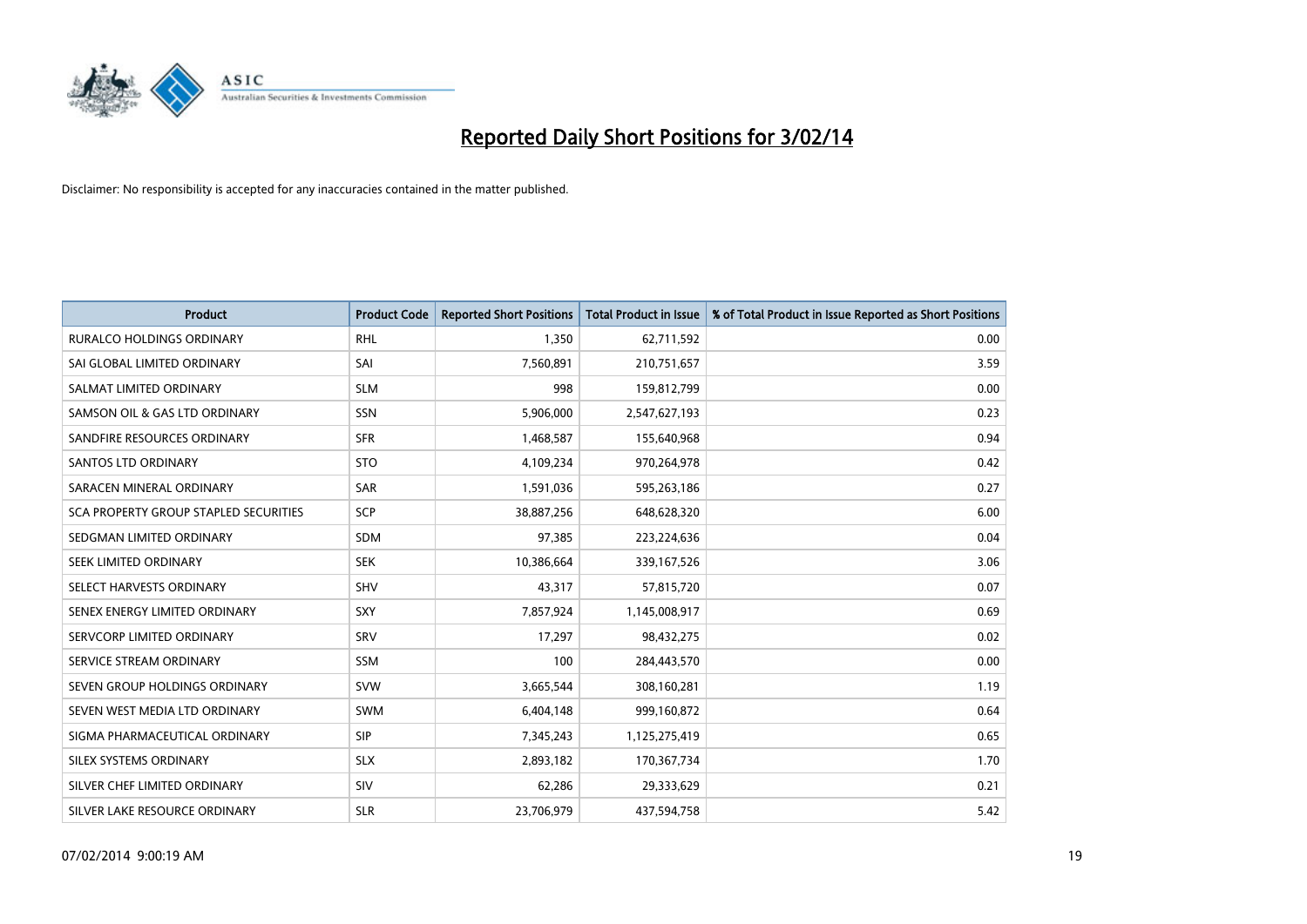

| <b>Product</b>                           | <b>Product Code</b> | <b>Reported Short Positions</b> | <b>Total Product in Issue</b> | % of Total Product in Issue Reported as Short Positions |
|------------------------------------------|---------------------|---------------------------------|-------------------------------|---------------------------------------------------------|
| SIMS METAL MGMT LTD ORDINARY             | SGM                 | 11,831,131                      | 204,439,083                   | 5.79                                                    |
| SINGAPORE TELECOMM. CHESS DEPOSITARY INT | SGT                 | 5,755,844                       | 148,226,740                   | 3.88                                                    |
| SIRIUS RESOURCES NL ORDINARY             | <b>SIR</b>          | 10,070,106                      | 261,930,167                   | 3.84                                                    |
| SIRTEX MEDICAL ORDINARY                  | <b>SRX</b>          | 176,396                         | 56,108,439                    | 0.31                                                    |
| SKILLED GROUP LTD ORDINARY               | <b>SKE</b>          | 2,113,011                       | 233,871,364                   | 0.90                                                    |
| SKY NETWORK ORDINARY                     | <b>SKT</b>          | 226,252                         | 389,139,785                   | 0.06                                                    |
| SKYCITY ENT GRP LTD ORDINARY             | <b>SKC</b>          | 635,733                         | 580,016,676                   | 0.11                                                    |
| <b>SLATER &amp; GORDON ORDINARY</b>      | SGH                 | 542,029                         | 202,481,656                   | 0.27                                                    |
| SMS MANAGEMENT. ORDINARY                 | <b>SMX</b>          | 3,004,295                       | 70,099,763                    | 4.29                                                    |
| SONIC HEALTHCARE ORDINARY                | <b>SHL</b>          | 4,170,342                       | 400,746,556                   | 1.04                                                    |
| SOUL PATTINSON (W.H) ORDINARY            | SOL                 | 71,559                          | 239,395,320                   | 0.03                                                    |
| SOUTH BOULDER MINES ORDINARY             | <b>STB</b>          | $\mathbf{1}$                    | 128,327,826                   | 0.00                                                    |
| SP AUSNET STAPLED SECURITIES             | SPN                 | 69,432,214                      | 3,386,607,080                 | 2.05                                                    |
| SPARK INFRASTRUCTURE STAPLED NOTE & UNIT | SKI                 | 56,988,034                      | 1,326,734,264                 | 4.30                                                    |
| SPDR 200 FUND ETF UNITS                  | <b>STW</b>          | 33,047                          | 45,626,368                    | 0.07                                                    |
| SPDR 200 RESOURCES ETF UNITS             | <b>OZR</b>          | 65,000                          | 1,601,132                     | 4.06                                                    |
| SPDR SMALL ORDS ETF UNITS                | SSO                 | 178,018                         | 800,855                       | 22.23                                                   |
| SPECIALTY FASHION ORDINARY               | <b>SFH</b>          | 152,740                         | 192,236,121                   | 0.08                                                    |
| ST BARBARA LIMITED ORDINARY              | <b>SBM</b>          | 16,062,053                      | 488,074,077                   | 3.29                                                    |
| STARPHARMA HOLDINGS ORDINARY             | SPL                 | 14,421,659                      | 284,574,948                   | 5.07                                                    |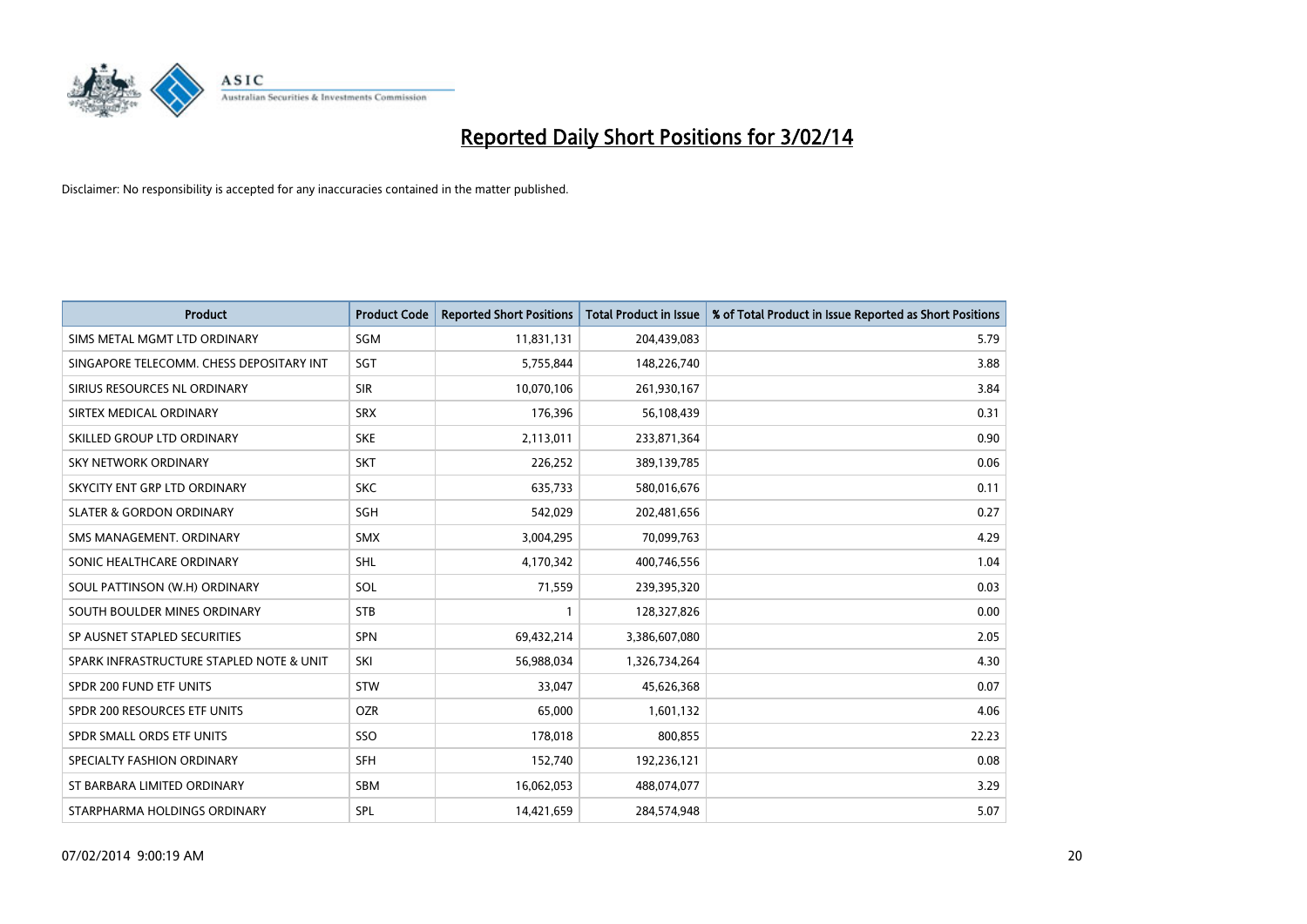

| <b>Product</b>                       | <b>Product Code</b> | <b>Reported Short Positions</b> | <b>Total Product in Issue</b> | % of Total Product in Issue Reported as Short Positions |
|--------------------------------------|---------------------|---------------------------------|-------------------------------|---------------------------------------------------------|
| STEADFAST GROUP LTD ORDINARY         | <b>SDF</b>          | 1,840,895                       | 500,971,408                   | 0.37                                                    |
| STHN CROSS MEDIA ORDINARY            | <b>SXL</b>          | 1,884,350                       | 705,099,800                   | 0.27                                                    |
| STOCKLAND UNITS/ORD STAPLED          | SGP                 | 12,730,875                      | 2,305,750,747                 | 0.55                                                    |
| STRAITS RES LTD. ORDINARY            | <b>SRQ</b>          | 56,522                          | 1,217,730,293                 | 0.00                                                    |
| STRIKE ENERGY LTD ORDINARY           | <b>STX</b>          | 5,000                           | 706,519,664                   | 0.00                                                    |
| STW COMMUNICATIONS ORDINARY          | SGN                 | 718,381                         | 403,828,512                   | 0.18                                                    |
| SUNCORP GROUP LTD ORDINARY           | <b>SUN</b>          | 3,330,644                       | 1,286,600,980                 | 0.26                                                    |
| SUNDANCE ENERGY ORDINARY             | <b>SEA</b>          | 420,015                         | 463,173,668                   | 0.09                                                    |
| SUNDANCE RESOURCES ORDINARY          | SDL                 | 48,208,476                      | 3,079,369,367                 | 1.57                                                    |
| SUNLAND GROUP LTD ORDINARY           | <b>SDG</b>          | 18,391                          | 181,710,087                   | 0.01                                                    |
| SUPER RET REP LTD ORDINARY           | SUL                 | 3,846,670                       | 196,731,620                   | 1.96                                                    |
| SYD AIRPORT STAPLED US PROHIBIT.     | <b>SYD</b>          | 30,896,080                      | 2,194,322,759                 | 1.41                                                    |
| SYRAH RESOURCES ORDINARY             | <b>SYR</b>          | 3,548,151                       | 162,385,614                   | 2.19                                                    |
| <b>TABCORP HOLDINGS LTD ORDINARY</b> | <b>TAH</b>          | 20,750,738                      | 754,274,706                   | 2.75                                                    |
| TANAMI GOLD NL ORDINARY              | <b>TAM</b>          | 100,000                         | 1,175,097,046                 | 0.01                                                    |
| TAP OIL LIMITED ORDINARY             | <b>TAP</b>          | 136,395                         | 242,237,221                   | 0.06                                                    |
| TASSAL GROUP LIMITED ORDINARY        | <b>TGR</b>          | 40,502                          | 146,507,029                   | 0.03                                                    |
| <b>TATTS GROUP LTD ORDINARY</b>      | <b>TTS</b>          | 8,953,304                       | 1,417,117,821                 | 0.63                                                    |
| <b>TECHNOLOGY ONE ORDINARY</b>       | <b>TNE</b>          | 5,055                           | 307,751,455                   | 0.00                                                    |
| TELECOM CORPORATION ORDINARY         | <b>TEL</b>          | 10,879,470                      | 1,824,150,788                 | 0.60                                                    |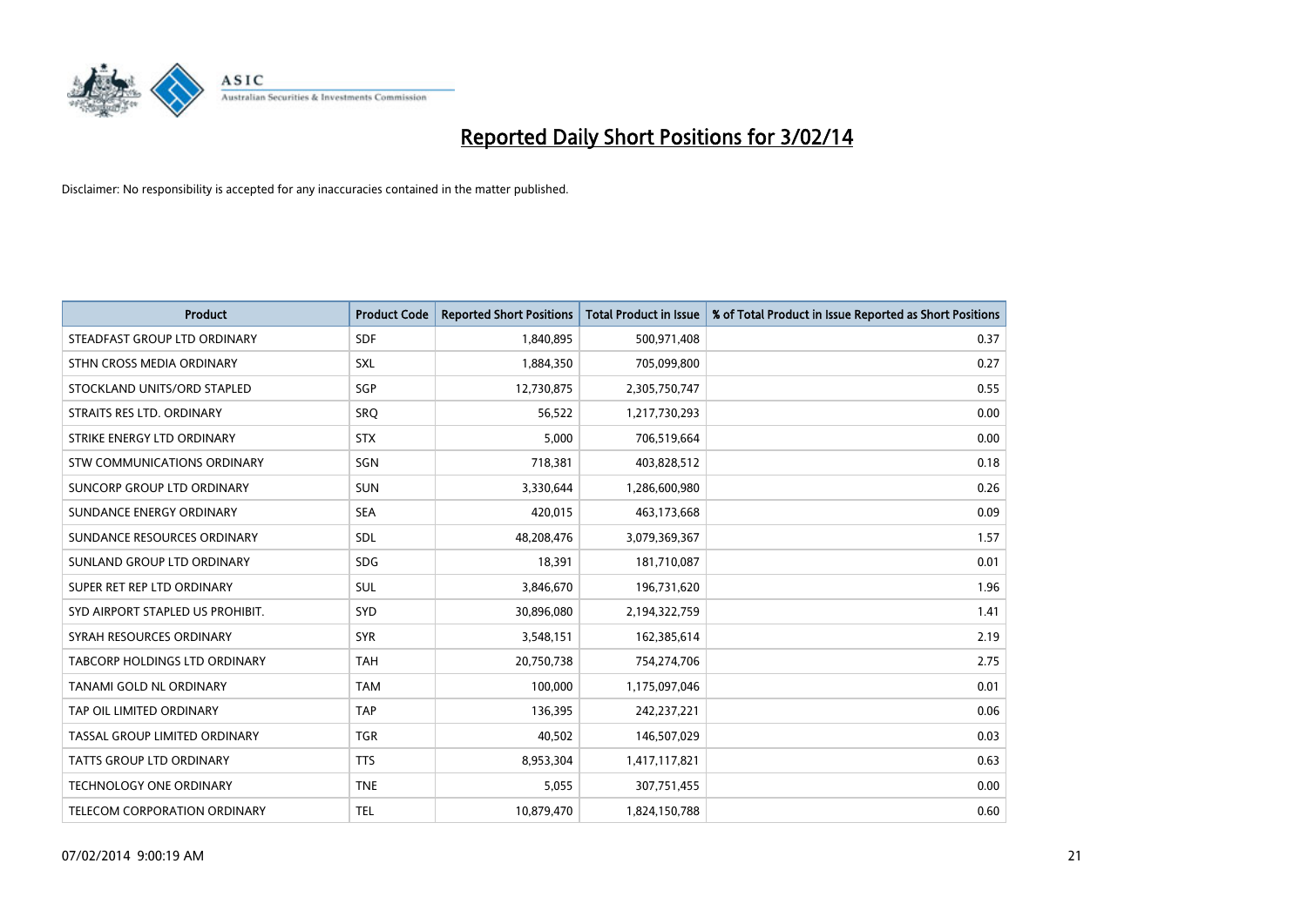

| <b>Product</b>                        | <b>Product Code</b> | <b>Reported Short Positions</b> | <b>Total Product in Issue</b> | % of Total Product in Issue Reported as Short Positions |
|---------------------------------------|---------------------|---------------------------------|-------------------------------|---------------------------------------------------------|
| TELSTRA CORPORATION, ORDINARY         | <b>TLS</b>          | 35,673,807                      | 12,443,074,357                | 0.29                                                    |
| TEN NETWORK HOLDINGS ORDINARY         | <b>TEN</b>          | 155,632,507                     | 2,586,970,845                 | 6.02                                                    |
| TERANGA GOLD CORP CDI 1:1             | <b>TGZ</b>          | 70,663                          | 114,338,103                   | 0.06                                                    |
| TFS CORPORATION LTD ORDINARY          | <b>TFC</b>          | 93,541                          | 282,157,408                   | 0.03                                                    |
| THE REJECT SHOP ORDINARY              | <b>TRS</b>          | 1,724,967                       | 28,826,248                    | 5.98                                                    |
| THORN GROUP LIMITED ORDINARY          | <b>TGA</b>          | 315,531                         | 149,494,813                   | 0.21                                                    |
| TIGER RESOURCES ORDINARY              | <b>TGS</b>          | 487,454                         | 802,710,269                   | 0.06                                                    |
| TITAN ENERGY SERVICE ORDINARY         | <b>TTN</b>          | 65,982                          | 48,866,894                    | 0.14                                                    |
| TOLL HOLDINGS LTD ORDINARY            | <b>TOL</b>          | 31,185,381                      | 717,133,875                   | 4.35                                                    |
| <b>TOX FREE SOLUTIONS ORDINARY</b>    | <b>TOX</b>          | 1,969,170                       | 133,242,359                   | 1.48                                                    |
| TPG TELECOM LIMITED ORDINARY          | <b>TPM</b>          | 1,645,534                       | 793,808,141                   | 0.21                                                    |
| <b>TRADE ME GROUP ORDINARY</b>        | <b>TME</b>          | 633,641                         | 396,548,005                   | 0.16                                                    |
| TRANSFIELD SERVICES ORDINARY          | <b>TSE</b>          | 40,022,424                      | 512,457,716                   | 7.81                                                    |
| TRANSPACIFIC INDUST, ORDINARY         | <b>TPI</b>          | 21,211,722                      | 1,578,563,490                 | 1.34                                                    |
| TRANSURBAN GROUP TRIPLE STAPLED SEC.  | <b>TCL</b>          | 3,990,298                       | 1,486,013,648                 | 0.27                                                    |
| TREASURY GROUP ORDINARY               | <b>TRG</b>          | 33,066                          | 23,070,755                    | 0.14                                                    |
| TREASURY WINE ESTATE ORDINARY         | <b>TWE</b>          | 28,876,062                      | 647,227,144                   | 4.46                                                    |
| TROY RESOURCES LTD ORDINARY           | <b>TRY</b>          | 771,403                         | 168,486,562                   | 0.46                                                    |
| TWENTY-FIRST FOX INC A NON-VOTING CDI | <b>FOXLV</b>        | 534,255                         | 18,880,051                    | 2.83                                                    |
| TWENTY-FIRST FOX INC B VOTING CDI     | <b>FOX</b>          | 1,373,038                       | 207,133,020                   | 0.66                                                    |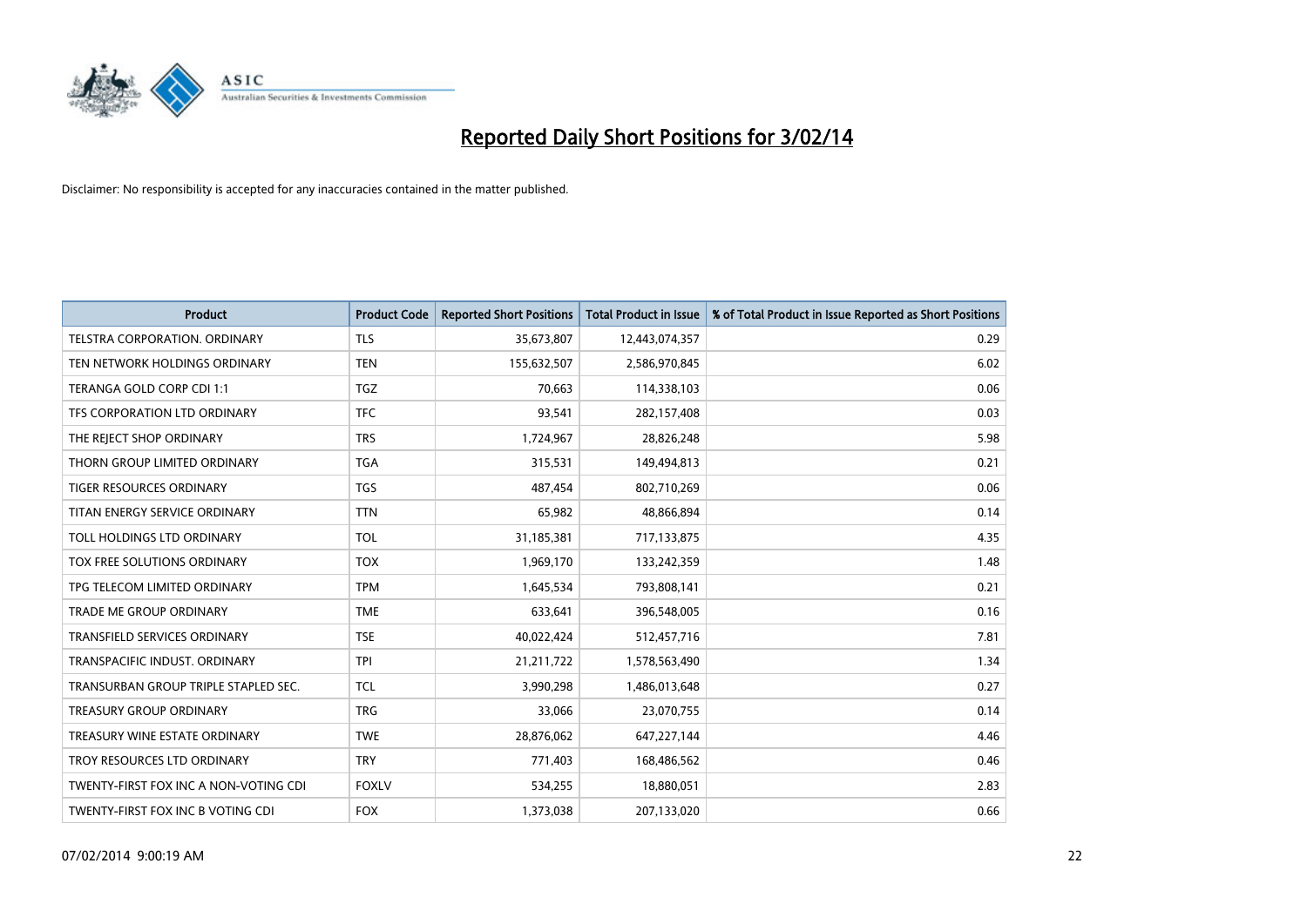

| <b>Product</b>                       | <b>Product Code</b> | <b>Reported Short Positions</b> | <b>Total Product in Issue</b> | % of Total Product in Issue Reported as Short Positions |
|--------------------------------------|---------------------|---------------------------------|-------------------------------|---------------------------------------------------------|
| <b>UGL LIMITED ORDINARY</b>          | UGL                 | 22,809,190                      | 166,511,240                   | 13.70                                                   |
| UNILIFE CORPORATION CDI 6:1          | <b>UNS</b>          | 56,100                          | 266,388,654                   | 0.02                                                    |
| UXC LIMITED ORDINARY                 | <b>UXC</b>          | 927,226                         | 320,551,687                   | 0.29                                                    |
| <b>VEDA GROUP LTD ORDINARY</b>       | <b>VED</b>          | 2,617,478                       | 842,055,406                   | 0.31                                                    |
| <b>VILLAGE ROADSHOW LTD ORDINARY</b> | <b>VRL</b>          | 499,242                         | 159,493,510                   | 0.31                                                    |
| <b>VIRGIN AUS HLDG LTD ORDINARY</b>  | VAH                 | 115,142,064                     | 3,514,807,839                 | 3.28                                                    |
| <b>VIRTUS HEALTH LTD ORDINARY</b>    | <b>VRT</b>          | 1,462,443                       | 79,536,601                    | 1.84                                                    |
| VISION EYE INSTITUTE ORDINARY        | <b>VEI</b>          | 1,827,390                       | 160,759,740                   | 1.14                                                    |
| <b>VOCATION LTD ORDINARY</b>         | <b>VET</b>          | 8,786,367                       | 200,000,000                   | 4.39                                                    |
| <b>WATPAC LIMITED ORDINARY</b>       | <b>WTP</b>          | 2,843                           | 184,332,526                   | 0.00                                                    |
| WEBJET LIMITED ORDINARY              | <b>WEB</b>          | 2,879,589                       | 79,397,959                    | 3.63                                                    |
| <b>WELLCOM GROUP LTD ORDINARY</b>    | WLL                 | 74                              | 39,052,001                    | 0.00                                                    |
| <b>WESFARMERS LIMITED ORDINARY</b>   | <b>WES</b>          | 5,062,347                       | 1,143,274,951                 | 0.44                                                    |
| <b>WESTERN AREAS LTD ORDINARY</b>    | <b>WSA</b>          | 25,671,351                      | 196,862,806                   | 13.04                                                   |
| WESTERN DESERT RES. ORDINARY         | <b>WDR</b>          | 3,466,212                       | 500,040,257                   | 0.69                                                    |
| WESTFIELD GROUP ORD/UNIT STAPLED SEC | <b>WDC</b>          | 5,245,809                       | 2,113,501,814                 | 0.25                                                    |
| WESTFIELD RETAIL TST UNIT STAPLED    | <b>WRT</b>          | 17,805,330                      | 2,979,214,029                 | 0.60                                                    |
| <b>WESTPAC BANKING CORP ORDINARY</b> | <b>WBC</b>          | 17,523,661                      | 3,109,048,309                 | 0.56                                                    |
| WHITE ENERGY COMPANY ORDINARY        | <b>WEC</b>          | 1,647,062                       | 322,974,494                   | 0.51                                                    |
| WHITEHAVEN COAL ORDINARY             | <b>WHC</b>          | 61,034,283                      | 1,025,692,710                 | 5.95                                                    |